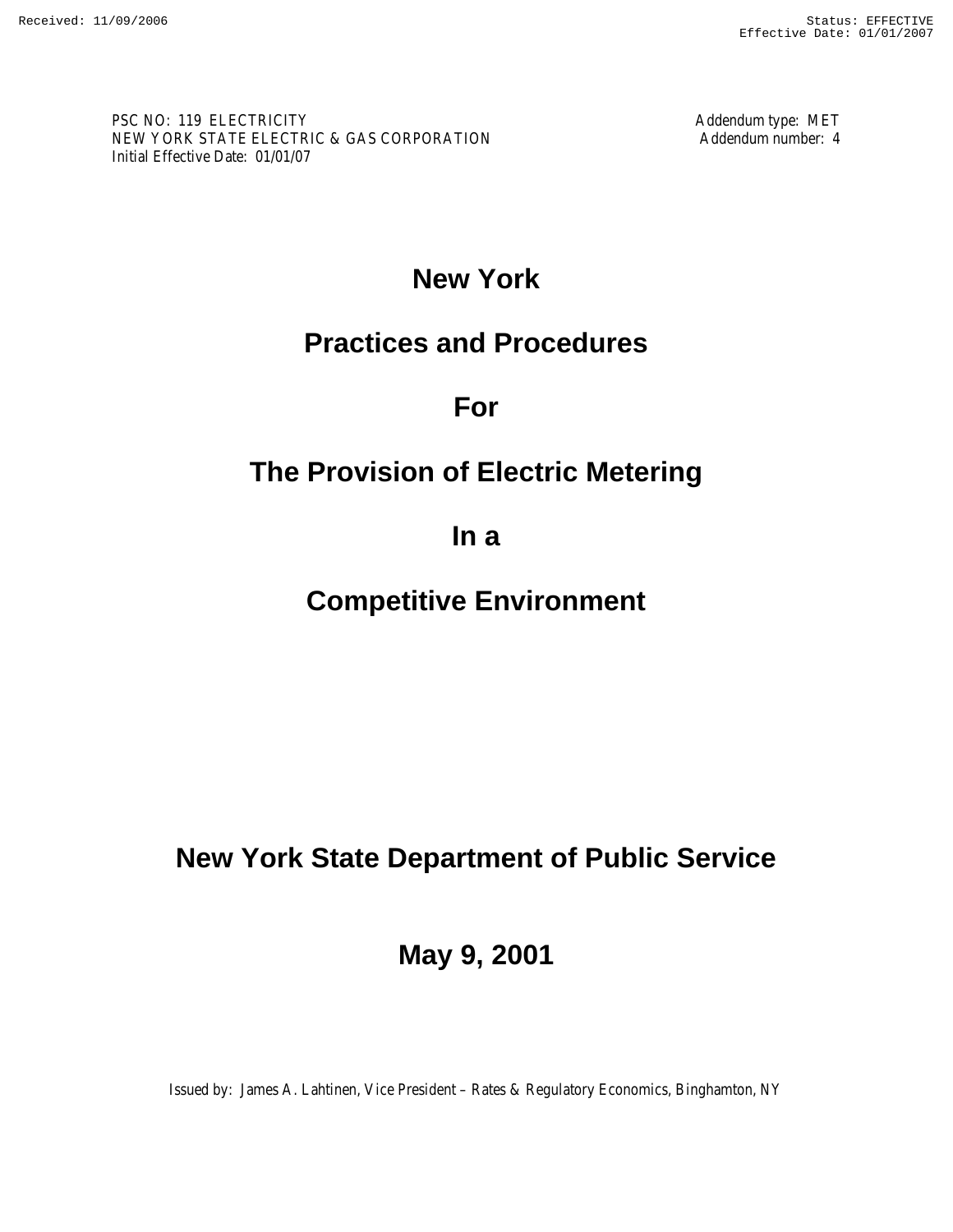| <b>B.</b> |                                                                            |  |  |  |  |
|-----------|----------------------------------------------------------------------------|--|--|--|--|
| C.        |                                                                            |  |  |  |  |
|           | CHAPTER II - STANDARDS AND COMPLIANCE REQUIREMENTS FOR NON-UTILITY MSP AND |  |  |  |  |
|           |                                                                            |  |  |  |  |
| А.        |                                                                            |  |  |  |  |
| <b>B.</b> |                                                                            |  |  |  |  |
|           |                                                                            |  |  |  |  |
| А.        |                                                                            |  |  |  |  |
| <b>B.</b> |                                                                            |  |  |  |  |
| C.        |                                                                            |  |  |  |  |
| D.        |                                                                            |  |  |  |  |
| E.        |                                                                            |  |  |  |  |
| F.        |                                                                            |  |  |  |  |
| G.        |                                                                            |  |  |  |  |
| Н.        |                                                                            |  |  |  |  |
| I.        |                                                                            |  |  |  |  |
| J.        |                                                                            |  |  |  |  |
| K.        |                                                                            |  |  |  |  |
| L.        |                                                                            |  |  |  |  |
|           |                                                                            |  |  |  |  |
| А.        |                                                                            |  |  |  |  |
| <b>B.</b> |                                                                            |  |  |  |  |
| C.        |                                                                            |  |  |  |  |
| D.        |                                                                            |  |  |  |  |
|           |                                                                            |  |  |  |  |
| А.        |                                                                            |  |  |  |  |
| <b>B.</b> |                                                                            |  |  |  |  |
|           |                                                                            |  |  |  |  |
| Α.        |                                                                            |  |  |  |  |
| В.        |                                                                            |  |  |  |  |
| C.        |                                                                            |  |  |  |  |
|           |                                                                            |  |  |  |  |
| A.        |                                                                            |  |  |  |  |
| <b>B.</b> |                                                                            |  |  |  |  |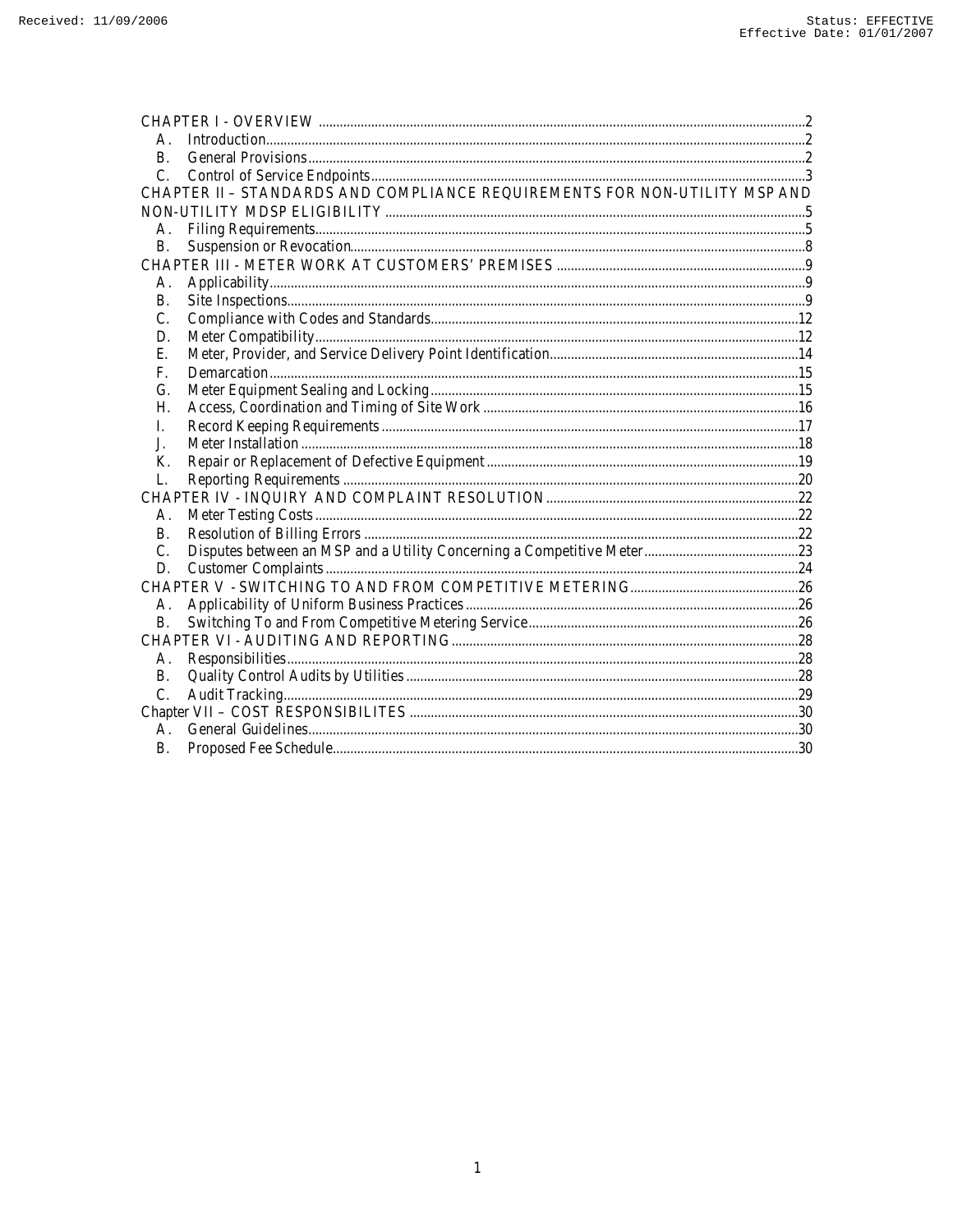# **CHAPTER I - OVERVIEW**

#### **A. Introduction**

This practices and procedures document has been prepared to foster a competitive environment for electric metering by setting forth the rules for the market. These practices and procedures are established pursuant to an Order of the New York State Public Service Commission (Commission or PSC) in Case 94–E-0952, issued and effective June 16, 1999, which determined that electric metering shall be furnished competitively to large customers.

The Commission's Order directed Staff to recommend appropriate standards and practices, with technical input from the parties through a continuing working group. The practices and procedures set forth in this manual are intended to implement the competitive metering model adopted by the Commission and the following clarifications agreed to by the Commission at its July 16, 2000 Session:

- 1. Competitive metering and meter data services can be offered to customers independent of whether customers procure commodity service from nonutility entities.
- 2. Customers eligible for competitive metering may contract directly with meter service providers (MSPs) or meter data service providers (MDSPs) procure metering services;
- 3. A Direct Customer may not act as its own MSP or MDSP; and
- 4. The option of meter ownership is continued for large time-of-use customers according to the provisions of Opinion No. 97-13.

#### **B. General Provisions**

- 1. Physical metering and metering services, consisting of the installation, maintenance, testing and removal of meters and related equipment is opened to competition by MSPs.
- 2. Meter data services, consisting of meter reading, meter data translation, and customer association, validation, editing and estimation (CAVEE) are also opened to competition. These services will be provided, either individually or in combination, by MDSPs.
- 3. The responsibility for meter services and meter data services will reside with either the customer's MSP/MDSP or utility.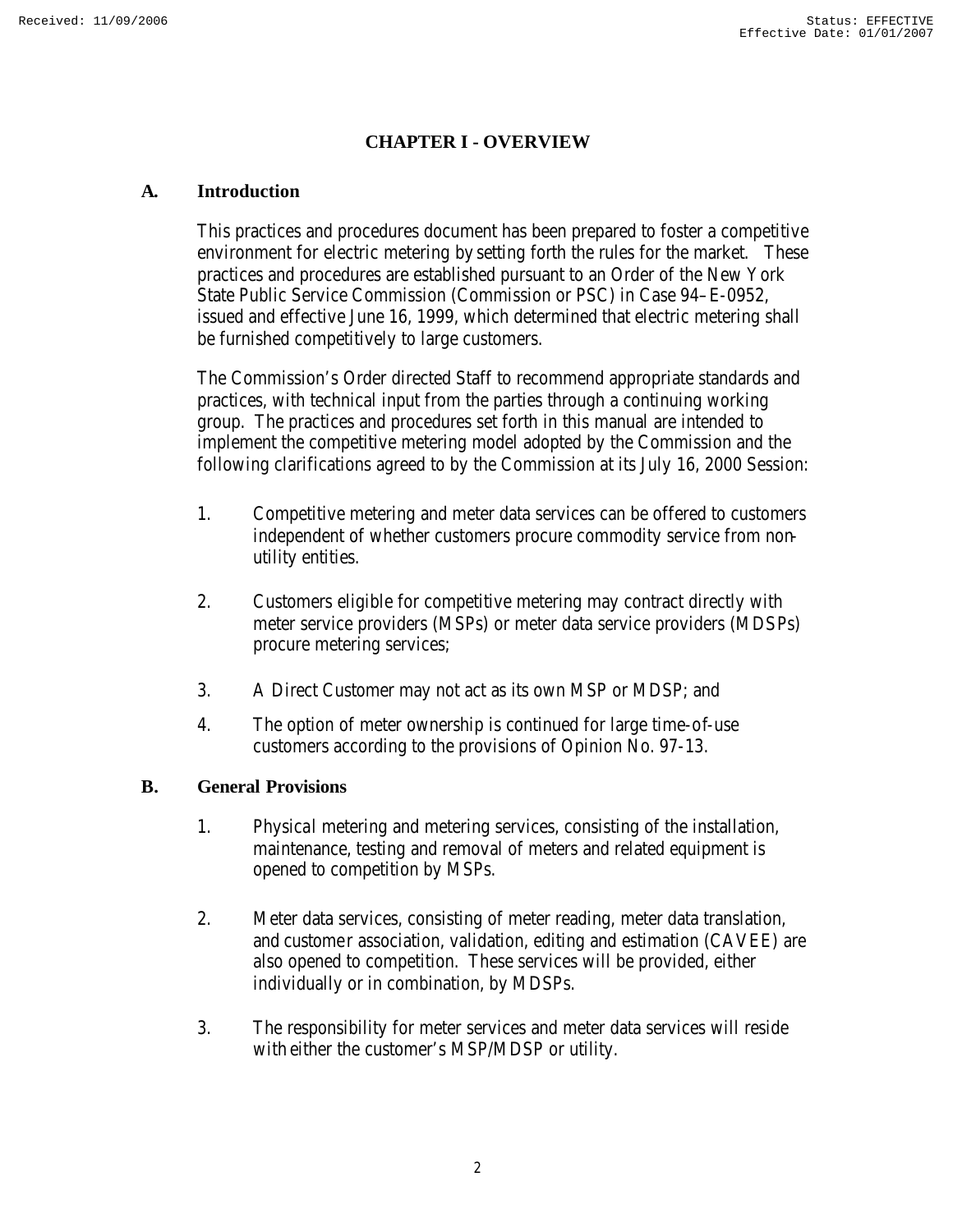- 4. The utility shall be the provider of last resort (POLR) for metering and meter data services.
- 5. Utilities, MSPs and MDSPs are required to adhere to applicable procedures, performance standards and regulations relative to the provision of metering services. Such requirements are contained within this document, 16 NYCRR and utility tariffs.
- 6. Customers with demands of 50 kW or greater for two (2) consecutive months during the most recent twelve (12) consecutive months may obtain competitively-provided billing meters and associated metering and meter data services.
- 7. Meter removals for the purpose of intentionally disconnecting electric service for any reason may only be performed by the utility.
- 8. Customers may obtain competitive meter services, in whole or in part, from a competitive provider. The competitive meter services are: (1) meter ownership; (2) meter installation, maintenance, and testing; and (3) three primary meter data services -- meter reading, meter data translation, and customer association, validation, editing and estimation (CAVEE).
- 9. Staff will monitor the provision of metering services regardless of the entity providing such services.
- 10. Notwithstanding any other Commission rules or orders to the contrary, the rights, duties and obligations of the utility concerning meter reading, estimated bills, and backbilling found in 16 NYCRR Part 13 shall not apply customers who utilize a competitive meter provider.
- 11. Until the implementation of electronic data interchange (EDI) in New York, the parties are responsible for developing mutually agreeable mechanisms for transmitting data.

# **C. Control of Service Endpoints**

- 1. Utilities are responsible for certain functions related to monitoring and controlling the service end points in their distribution system including: keeping records of installed meters and owners of all meters attached to service end points, coordination of the identification, sealing and locking of meters by competitive providers, tracking of competitive meter installations and replacements, and audits of metering sites and meter maintenance work performed by MSPs as directed by Staff.
- 2. Nothing shall limit the rights and duties of the utility to enter, at all reasonable times, any building or other location supplied with service by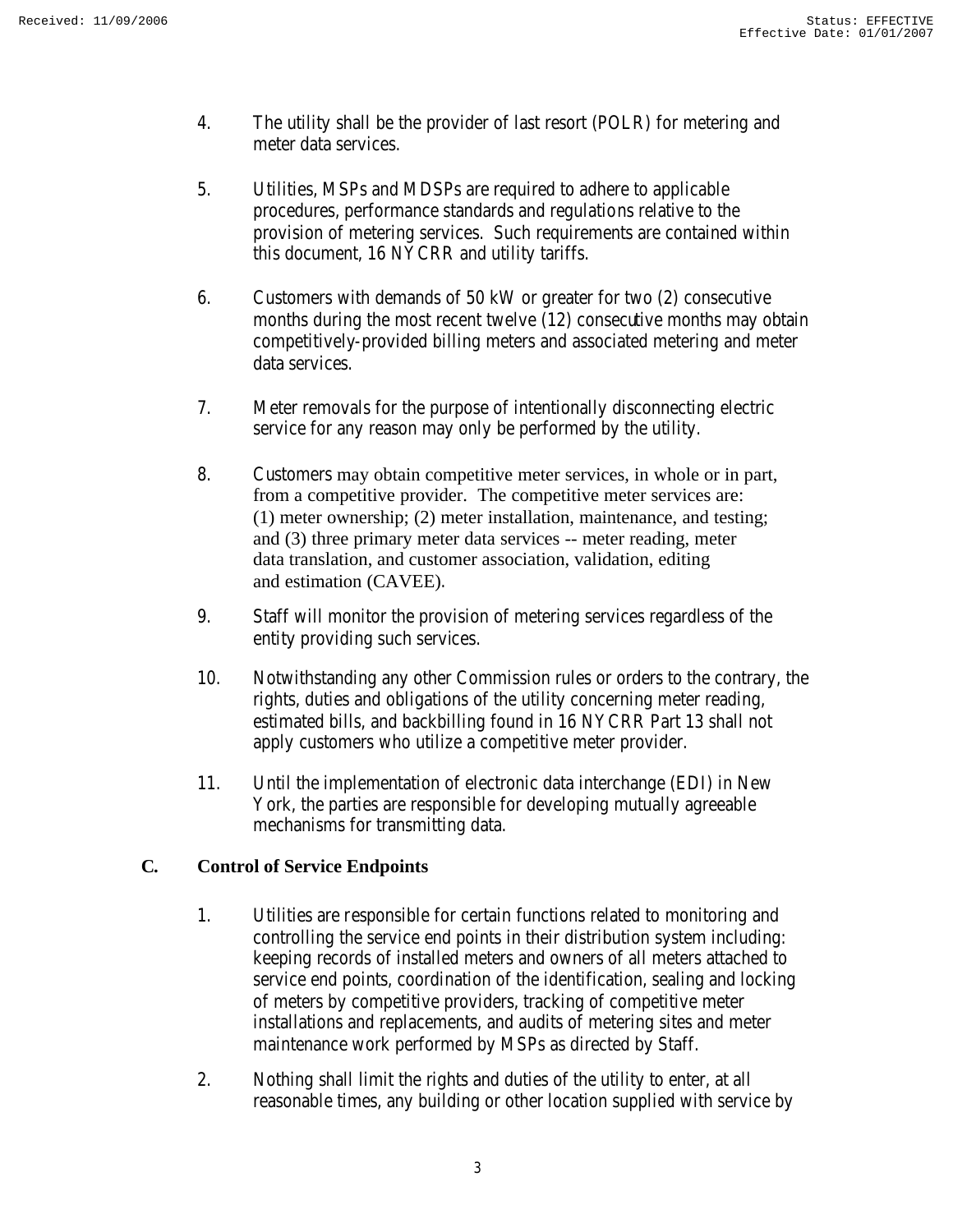the utility for the inspection and examination of meters, pipes, fittings, wires and works for supplying or regulating the supply of electricity and of ascertaining the quantity of electricity supplied, as set forth in 16 NYCRR Part 13.14.

- (a) At its own cost, the utility may inspect service endpoints and metering installations at all customer locations in its service territory, regardless of meter ownership.
- (b) Utilities will continue to have access to meter equipment at customer's premises for the purpose of maintaining the distribution system, responding to customer calls related to interruptions of electric service, and termination of a customer's service for nonpayment.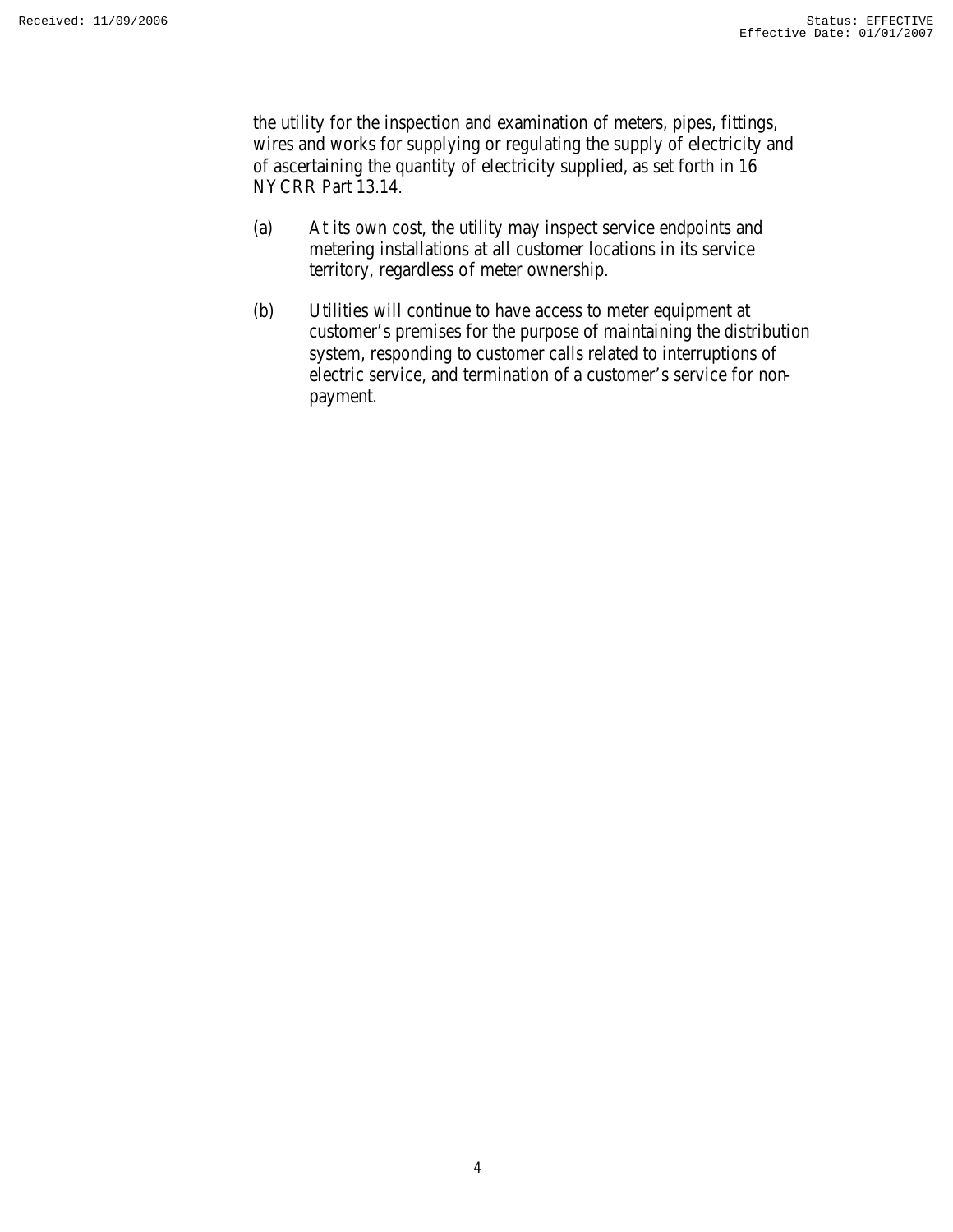#### **CHAPTER II – STANDARDS AND COMPLIANCE REQUIREMENTS FOR NON-UTILITY MSP AND NON-UTILITY MDSP ELIGIBILITY**

# **A. Filing Requirements**

#### **1. Written Application**

MSPs and MDSPs are required to file a written application to the DPS requesting eligibility to provide meter and meter data services in New York. If an entity chooses to perform multiple functions, it may seek eligibility from the DPS for multiple functions through one application.

#### **2. Information Required**

The application shall include the applicable information, as defined by the PSC, required to be provided in an ESCO application for eligibility, and in addition shall include the following information:

- (a) A listing of the utilities in whose service territories the MSP/MDSP intends to provide metering services;
- (b) a listing of services to be provided;
	- (i) for MSPs, a listing of the varying voltage levels and types of metering services it intends to provide, including compensated metering, VAR and VA metering, transformer rated metering, on site totalization, and recording of profile, where applicable, and an attestation that the MSP's employees are capable of performing such metering services;
	- (ii) for MDSPs, a listing of the specific meter data services the MDSP intends to provide, including meter reading, meter data translation, and/or CAVEE, and an attestation that the MDSP's employees are capable of performing such meter data services;
- (c) attestation as to the MSP's/MDSP's commitment to maintain ongoing training to ensure continued employee competence;
- (d) a description of the provider's facilities including,
	- (i) for MSP's, a description of the MSP's program for testing of meter devices, including attestation that the MSP's meter test program complies with the requirements set forth in 16 NYCRR Part 92, and the location of the test facilities that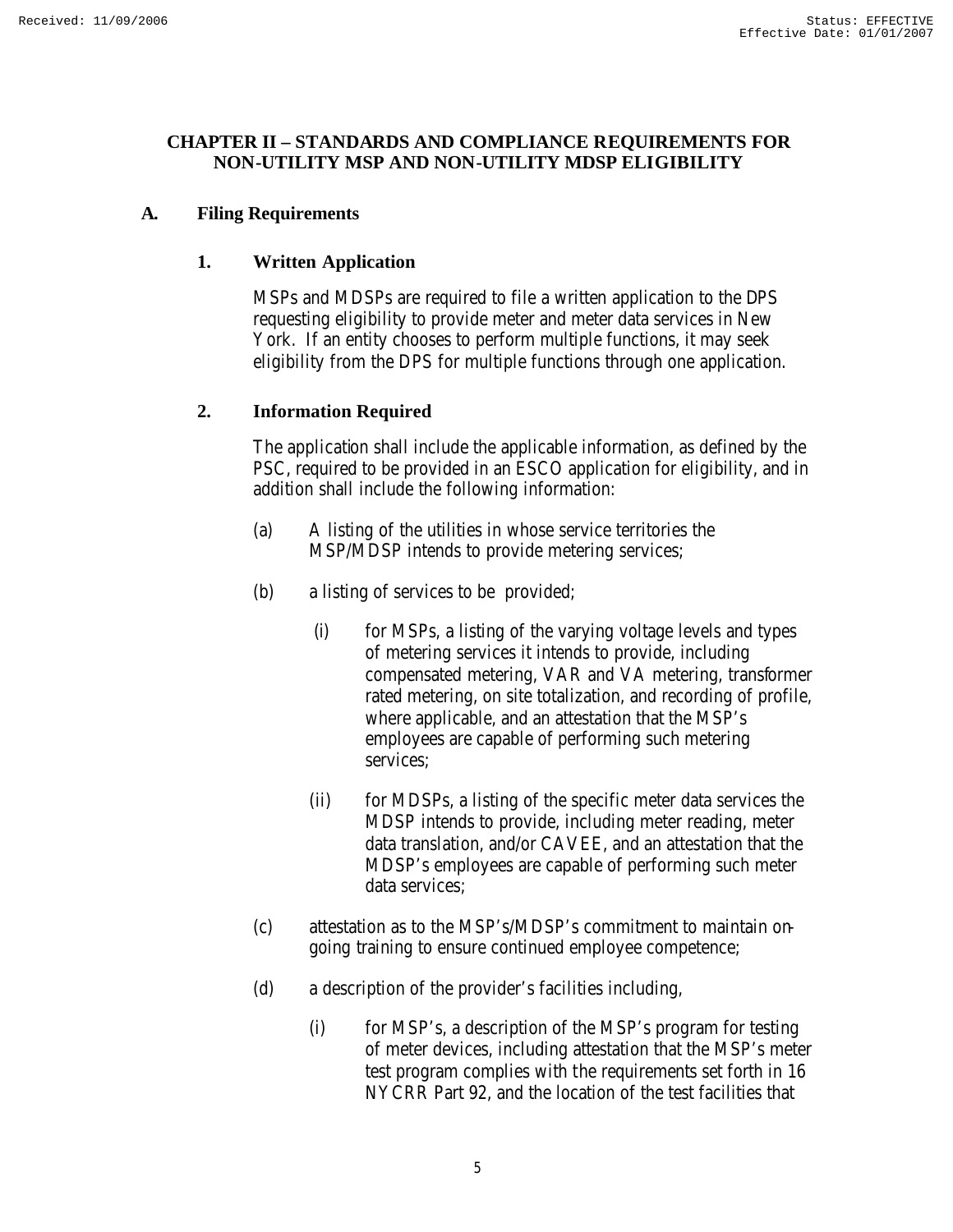the MSP will use, which shall be located within New York State:

- (ii) For MDSPs, as applicable, a description of the hardware and software systems the MDSP will utilize to obtain meter readings, perform validation and/or convey meter data to the appropriate parties in the format set forth in this document;
- (e) attestation that the MSP/MDSP has a security system in place to protect meter equipment and/or meter data from unauthorized physical or electronic entry or tampering, including standards governing security and confidentiality for its employees;
- (f) a description of how and where records of meter installations and/or meter data will be kept, as well as plans for disaster recovery of those records and a means of insuring that those records will be available to the utility in event the MSP/MDSP leaves the market or suffers financial failure;
- (g) attestation that the MSP/MDSP maintains worker's compensation insurance for its employees; and
- (h) an acknowledgment that the services of the MSP/MDSP will be subject to audits by Staff and/or the utilities.

# **3. Agreement to Comply with Commission Procedures and Regulations**

The application shall state that by submitting its application, the MSP/MDSP agrees to abide by all of the applicable requirements contained in 16 NYCRR Parts 13, 92, 93, and 125, any applicable New York State Business Laws, all applicable state, local, and federal regulations and code requirements including OSHA and other safety related regulations, electrical codes and environmental requirements, all consumer protections and complaint handling procedures required by the Commission to be provided by ESCOs, and the provisions of this document for the supply of metering and/or meter data services and for complaint handling.

# **4. Insurance Coverage**

- (a) The application must be accompanied by evidence of insurance coverage that is sufficient to cover any claims that might be brought against the MSP, MDSP and/or utility/ESCO for meteringrelated activities and that meets the following specifications:
	- (i) the insurance shall be commercial general liability insurance with an aggregate limit not less than \$2 million;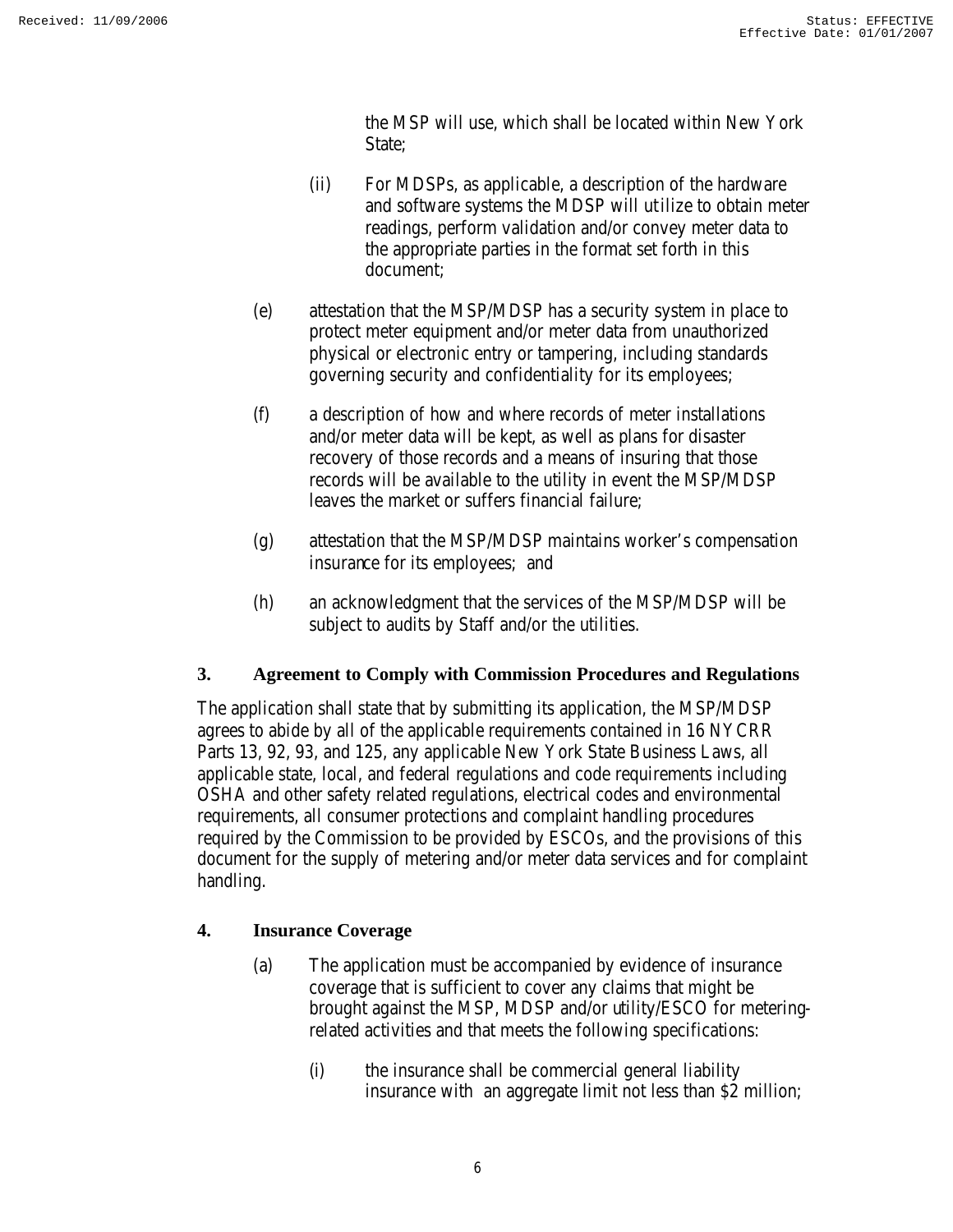- (ii) the aggregate coverage limit shall not be less than \$1 million for each occurrence for bodily injury, property damage and personal injury; and
- (iii) coverage shall be sufficient to cover claims that are filed for a period of 2 years after the MSP/MDSP ceases metering activities within the State, for events that occur during the insured period.
- (b) MSPs/MDSPs acting as subcontractors for ESCOs or other MSPs/MDSPs may submit evidence that one or more of the other entities carries liability insurance adequate to provide the coverage specified above.
- (c) Any liability insurance policies shall include a statement that thirty (30) days written notice shall be provided to the Department of Public Service, customers who directly contract with the MSP/MDSP, any ESCO on whose behalf the MSP/MDSP will provide metering or meter data services, and any utility in whose territory the MSP/MDSP will provide such services, before the policy is canceled or there is any diminution in coverage.

# **5. Review Process**

Upon receipt of the application and the other supporting documents, Staff will review the documents for compliance with these requirements. If the application is in compliance, Staff will issue a letter of eligibility within twenty (20) days of receipt of a satisfactory application. Upon receipt of the letter, the MSP/MDSP may offer metering or meter data services to the ESCOs, customers who directly contract with the MSP/MDSP, or to the utilities. If the application is rejected, the notification will include the reason(s) for rejection.

#### **6. Witnessing of MSP's Initial Installations**

After receiving its letter of eligibility, each MSP shall be required to submit a work schedule to each utility for a selection of at least 10 new meter installations representative of the different meter types and sizes the MSP expects to install in that utility's service area. The work schedule submitted by the MSP to the utility shall include the customer name, service point address, and the date and time of change. A copy of these work schedules shall also be provided to Staff.

# **7. Amendments to Application**

An MSP/MDSP shall submit an amendment to its application for eligibility within five (5) days of the effective date of any changes to any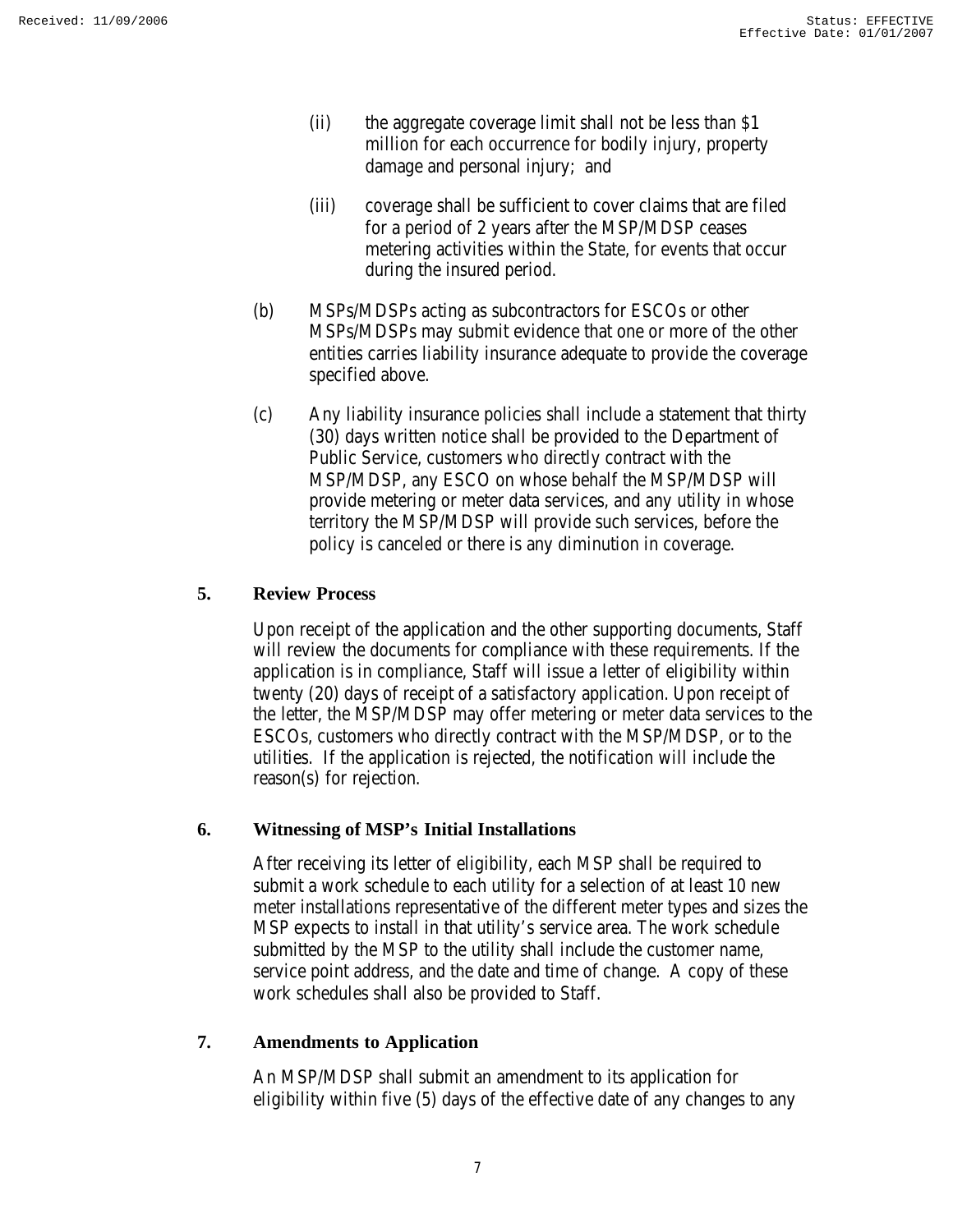of the information included on its application, or any subsequent amendment. Eligible MSPs/MDSPs filing amended applications will continue to be eligible unless otherwise notified by Staff.

# **B. Suspension or Revocation**

Should it be determined that the MSP/MDSP is not in compliance with any of the conditions of eligibility, its eligibility may be suspended or revoked if timely corrective action is not implemented. The specific facts and circumstances will be examined and appropriate action determined on a case by case basis.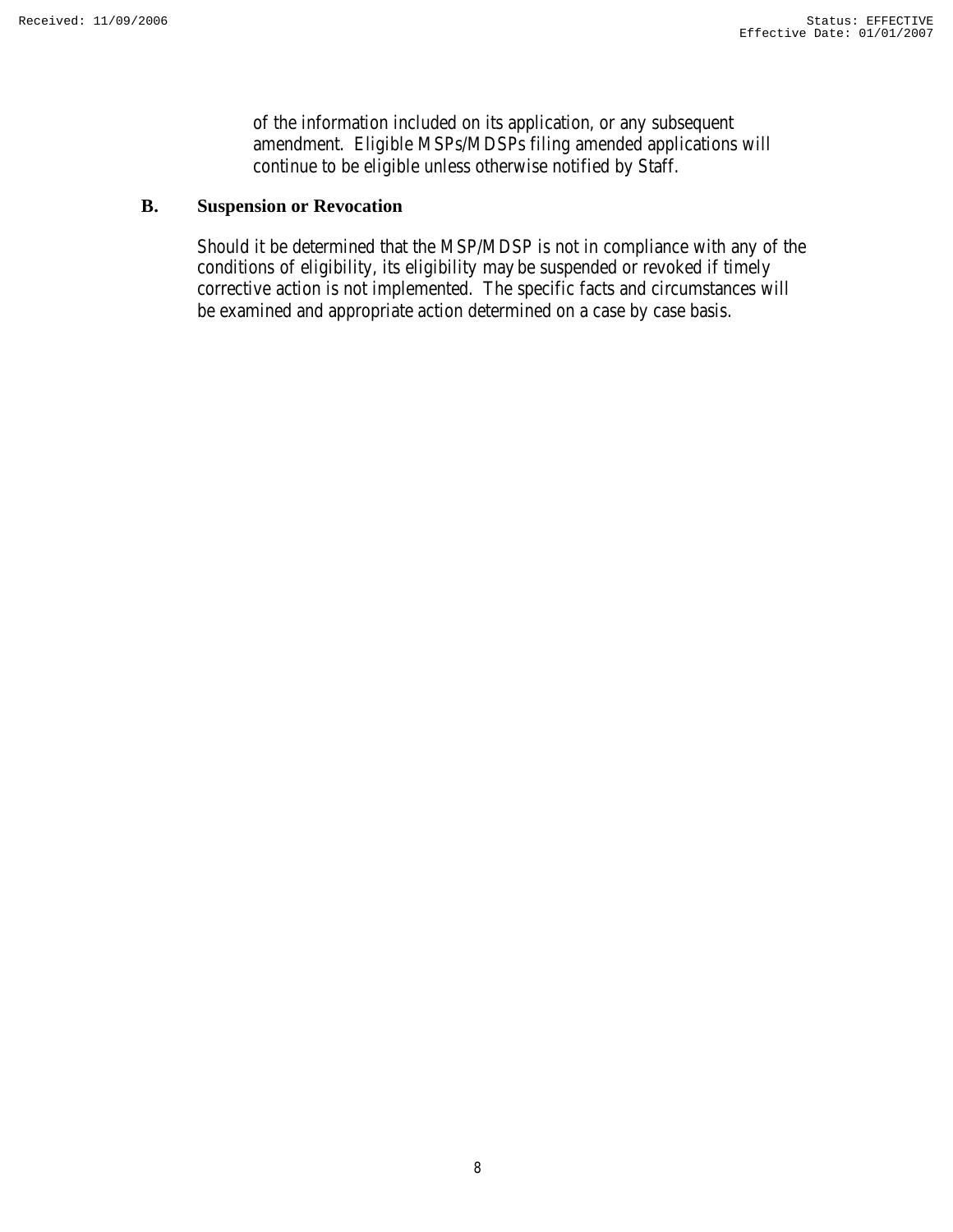#### **CHAPTER III - METER WORK AT CUSTOMERS' PREMISES**

#### **A. Applicability**

The following chapter specifies the minimum requirements for MSPs inspecting, servicing, or installing meters at customers' premises.

#### **B. Site Inspections**

The MSP must perform a site inspection, for the conditions described in this section, on each visit to a customer's site. The MSP must ensure that the meter and associated equipment is correctly identified and has the correct characteristics for the type of service provided to the customer. Any necessary repairs identified during the inspections should be completed in a timely manner. This list is not intended to cover all possible situations that could be faced by workers, rather a sample of conditions that may pose a potential threat to safety and property:

# **1. Hazards Related to Customer Premises.**

- (a) Inadequate or unsafe access to the building.
- (b) Inadequate or unsafe access to the meter.
- (c) Vicious or unrestrained animals.
- (d) Vagrants or vermin in or around doors and electrical panels.
- (e) Evidence of criminal activity in or around the site.

# **2. Physical Hazards.**

- (a) Tripping hazards.
- (b) Slipping hazards such as water or other liquids covering the floor.
- (c) Debris or stored materials in the working space.
- (d) Activity or stored materials around the meter and related equipment.
- (e) Environmental hazards, such as caustic or acidic chemicals, volatile chemicals, high sound levels, biological agents, asbestos, or lead.
- (f) Meter mounting hazards, such as loose meter mounting, undue vibration, inability to securely seal meters, or unleveled meters.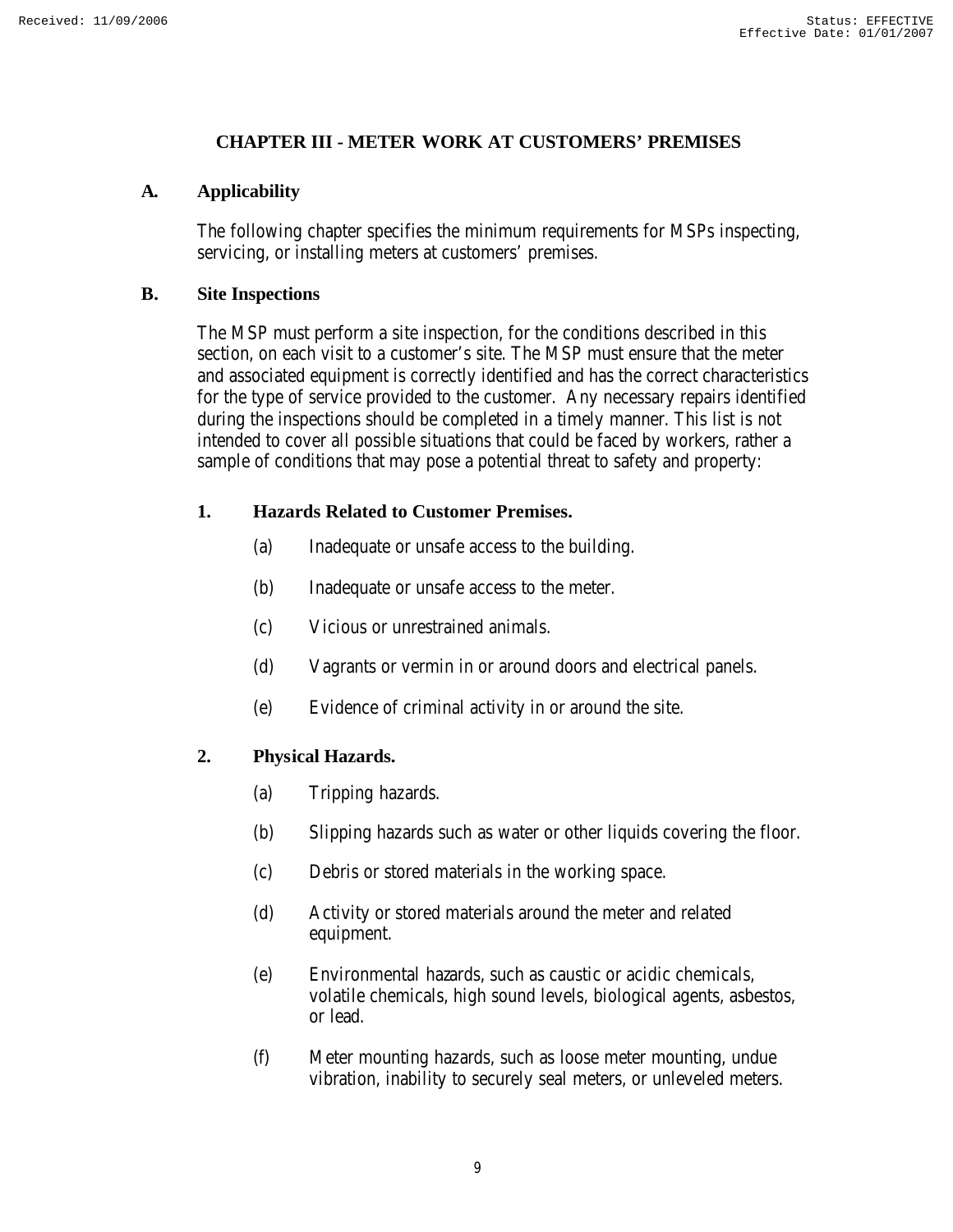#### **3. Customer Life Support Equipment**

- (a) If a customer's premise has life support equipment, as indicated by a notification of life support status by the utility or as the result of an investigation by the MSP, a standard life support seal shall be installed on the meter securing mechanism. If the seal is not present, it must be installed by the MSP. Note: The MSP should conduct an independent investigation to determine if a premise has life support equipment
- (b) When a site has been identified as containing life support equipment, MSPs shall be cautious in performing meter work so as to minimize interruption to electric service to the customer's premises.
- (c) If service will be or is likely to be unavoidably interrupted during meter work, the MSP shall notify the customer and obtain the customer's consent prior to performing any metering work.
- (d) If the MSP determines that life support equipment is in use on a customer's premises and the customer's record does not contain life support information, the MSP shall notify the ESCO or utility, and the MDSP of the presence of life support equipment. If the life support seal is not present, it must be installed by the MSP.

# **4. Electrical Hazards**

- (a) Exposed or defective wiring.
- (b) Loose or broken insulators.
- (c) Damaged sockets.
- (d) Missing panels.
- (e) Damaged test blocks.
- (f) Improper grounding.
- (g) Defective service switch/disconnect.
- (h) Any condition which fails to conform to the state's electric service requirements.
- (i) For 480-Volt service, the MSP shall ensure that a 480 V sticker is in place on the meter panel near the meter before leaving the site.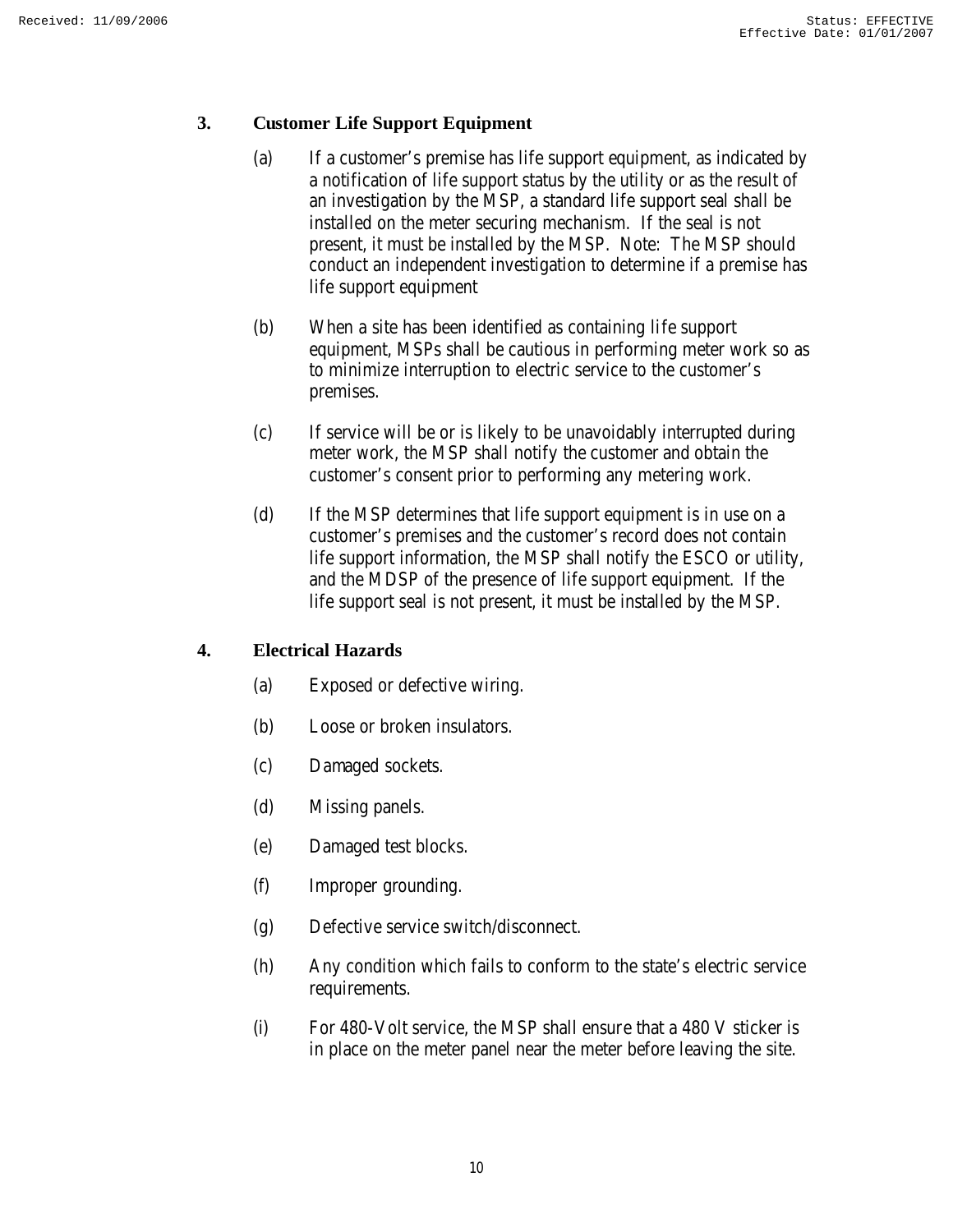(j) The MSP shall determine if the service is being subdivided at the service entry point, or if any other condition exists which may require additional metering.

#### **5. Theft of Service**

- (a) MSPs must be aware of conditions, which cause a meter to underregister electric usage or divert energy around metering. MSPs must be able to identify and report the following theft of service conditions:
	- (i) Irregularities in the service conductor's insulation.
	- (ii) Unauthorized connection to the service entrance.
	- (iii) Unsealed or improperly sealed equipment.
	- (iv) Unauthorized seals.
	- (v) Suspicious wiring.
	- (vi) Jumpers across current leads.
	- (vii) Signs of tampering with the meter.
- (b) When a theft condition is identified the following actions shall be taken:
	- (i) The MSP shall compare a customer's connected significant loads with the energy registration of the meter to determine if the meter is registering correctly.
	- (ii) MSPs must immediately notify the utility and/or ESCO of evidence of meter tampering, energy theft, or meter security compromise on a customer's premises.
	- (iii) The MSP shall secure the site and the meter with any related metering equipment to safeguard evidence.
	- (iv) The utility will have an opportunity to issue a bill to the customer and to terminate the customer's service if payment is not made in accordance with the rules.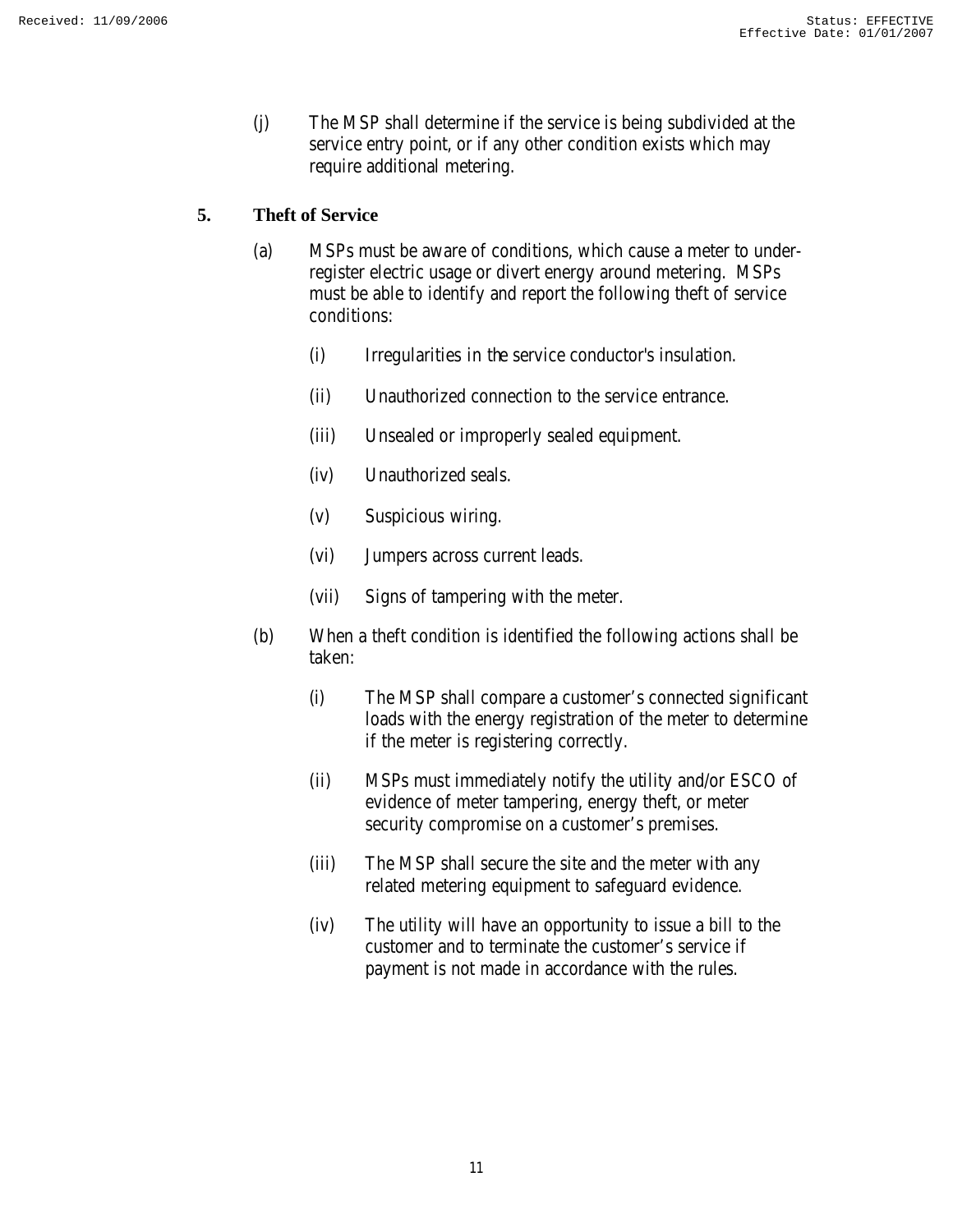#### **C. Compliance with Codes and Standards**

# **1. Electrical Codes**

All site wiring must comply with the provisions of the National Electrical Code (NEC) and any applicable state or local codes. MSPs may refer to the utility for specific requirements.

# **2. Occupational Safety and Health Administration (OSHA) Regulations**

All MSPs must comply with OSHA regulations.

# **3. Applicability of 16 NYCRR Part 92**

Electric meters shall be tested and maintained according to the rules established by the Public Service Commission that are contained in 16 NYCRR Part 92.

# **D. Meter Compatibility**

# **1. Compatibility Criteria**

For meters that are owned, installed, maintained, and read by MSPs, compatibility criteria (a) through (d) below shall apply. For meters that are owned by customers or other third parties, but installed, maintained and read by the utility, the compatibility criteria (a) through (f) below shall apply.

(a) Electrical Compatibility

The meter used must comply with all applicable federal and industry standards as well as with both the manufacturer's and national specifications for accuracy, functionality, and monitoring the electrical service for which they will be used, and must be approved by the Commission for use in New York State.

- (b) Physical Compatibility
	- (i) The meter must physically interface with the service end points of the utility's distribution system.
	- (ii) It will be the responsibility of the customer to undertake any costs related to ensuring physical compatibility of the desired meter with the host utility's system.
- (c) Displays and Controls
	- (i) All meters must have a visual read capability.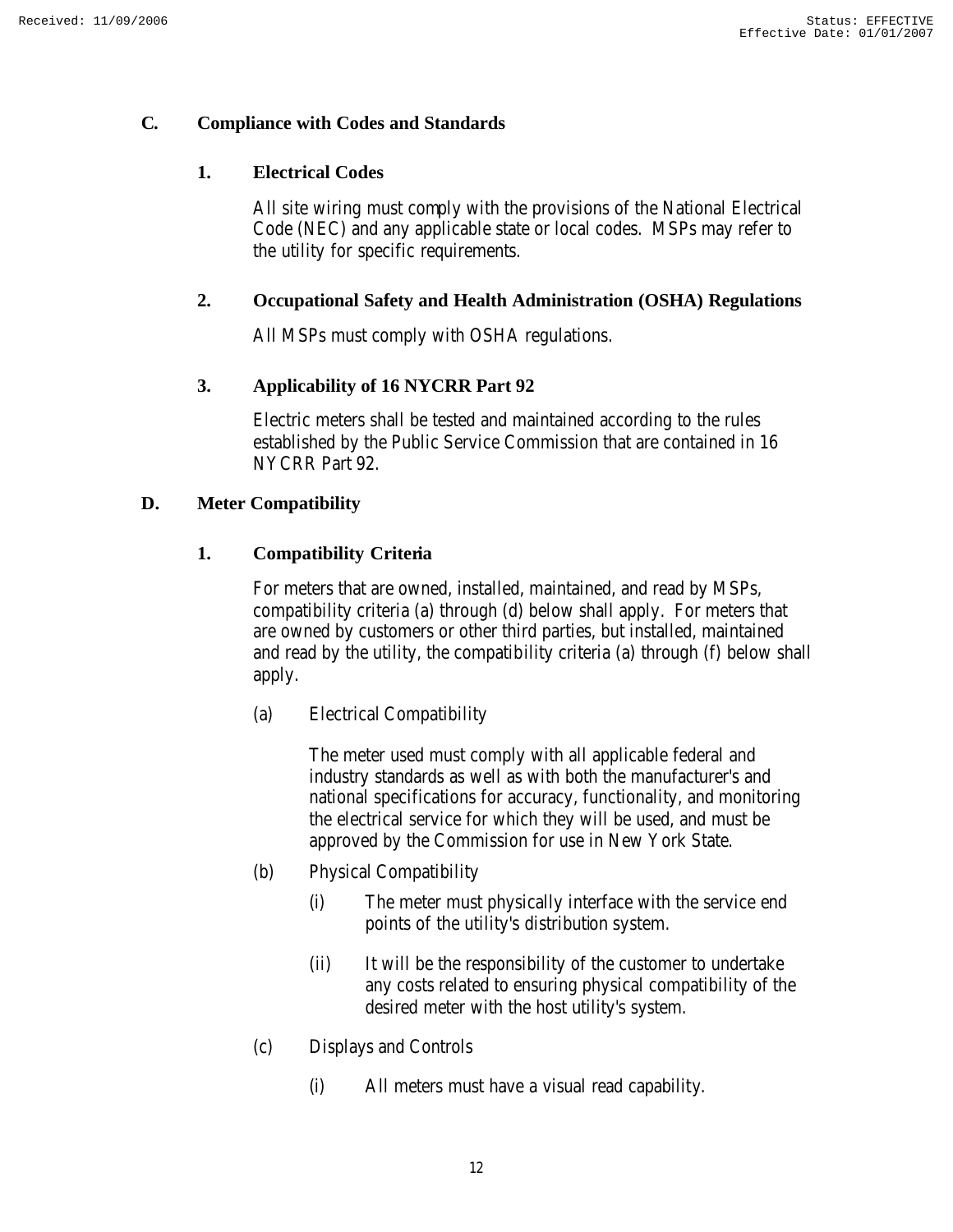- (ii) Demand reset mechanisms in manually read meters must have key locks that are keyed in such a manner as to allow operation by the utility. Keying or sealing is allowed, as mutually agreed to between the utility and MSP.
- (d) Availability and Appropriateness of Parameters Needed for Billing

The meter must be capable of developing and supplying billing determinants in a manner and timeframe consistent with the requirements of the ESCO and utility.

- (e) Meter Formatting or Programming Software
	- (i) The utility must have the means of programming the device and have developed procedures to install the format files needed for proper meter operation.
	- (ii) It will be the responsibility of the customer to establish the capability to program the meter.
- (f) Testing Procedures and Maintenance Requirements

The utility must have the equipment and procedures needed to test and maintain the meter type.

# **2. Determination of Meter Compatibility**

- (a) The meter owner shall provide utilities with the baseline information needed to test the compatibility of a meter with its system, and any other information reasonably required to perform a compatibility investigation.
- (b) A utility will be obligated to complete its investigation within 30 days. If the compatibility assessment cannot be accomplished within that time, the parties may seek dispute resolution services from Staff.
- (c) If the meter is deemed compatible by the utility, the MSP will be notified and the MSP and utility will work out any details related to deployment.
- (d) If the meter is deemed incompatible by the utility, it will advise the MSP and they both will attempt to resolve the problems.
- (e) If the utility and MSP are unable to resolve the compatibility issues, the MSP may appeal to the Commission.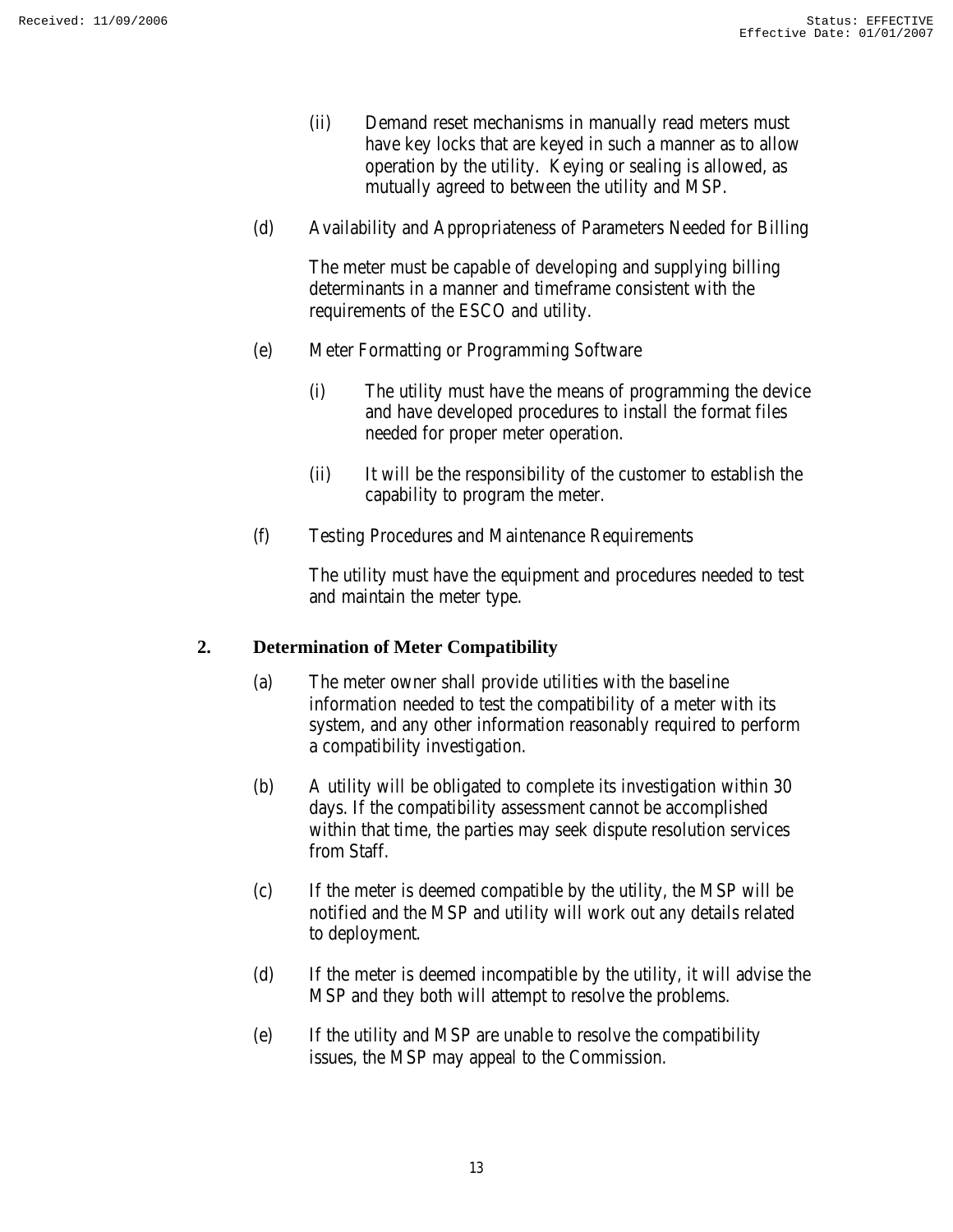#### **E. Meter, Provider, and Service Delivery Point Identification**

# **1. Meter Identifiers**

- (a) Any meter being used on the utility's system must have a unique identifier relative to the other meters supported by the utility.
- (b) All meters must be identified by a permanent serial number, the identification of the manufacturer, type, form, voltage and current ranges, and the meter identification number.
- (c) The meter identification number shall be labeled on the meter in accordance with ANSI C12.10 standards.
- (d) Each utility will provide an MSP offering competitive metering services with a block of meter identification numbers for use within the service territory of that utility.
- (e) The meter number used for a specific site shall be provided to the utility by the MSP, using the format and timing described in this document.
- (f) A new meter identification number shall be applied to all new meters and all re-numbered meters. MSPs may not re-use meter numbers from retired meters.
- (g) If a meter will be re-numbered, the history of that meter, including its past identification number, purchase date, and accuracy record, shall be maintained by the MSP.

#### **2. Provider Identifiers**

A label affixed to the meter shall identify the meter owner and/or the MSP.

#### **3. Service Delivery Point Identifiers (SDP IDs)**

- (a) SDP IDs will be assigned by the utility for each meter socket that will be affected as part of the enrollment process the first time a customer switches to an MSP.
- (b) SDP IDs for unmetered accounts will be assigned as part of the enrollment process the first time a customer with unmetered service delivery points switches to an MSP.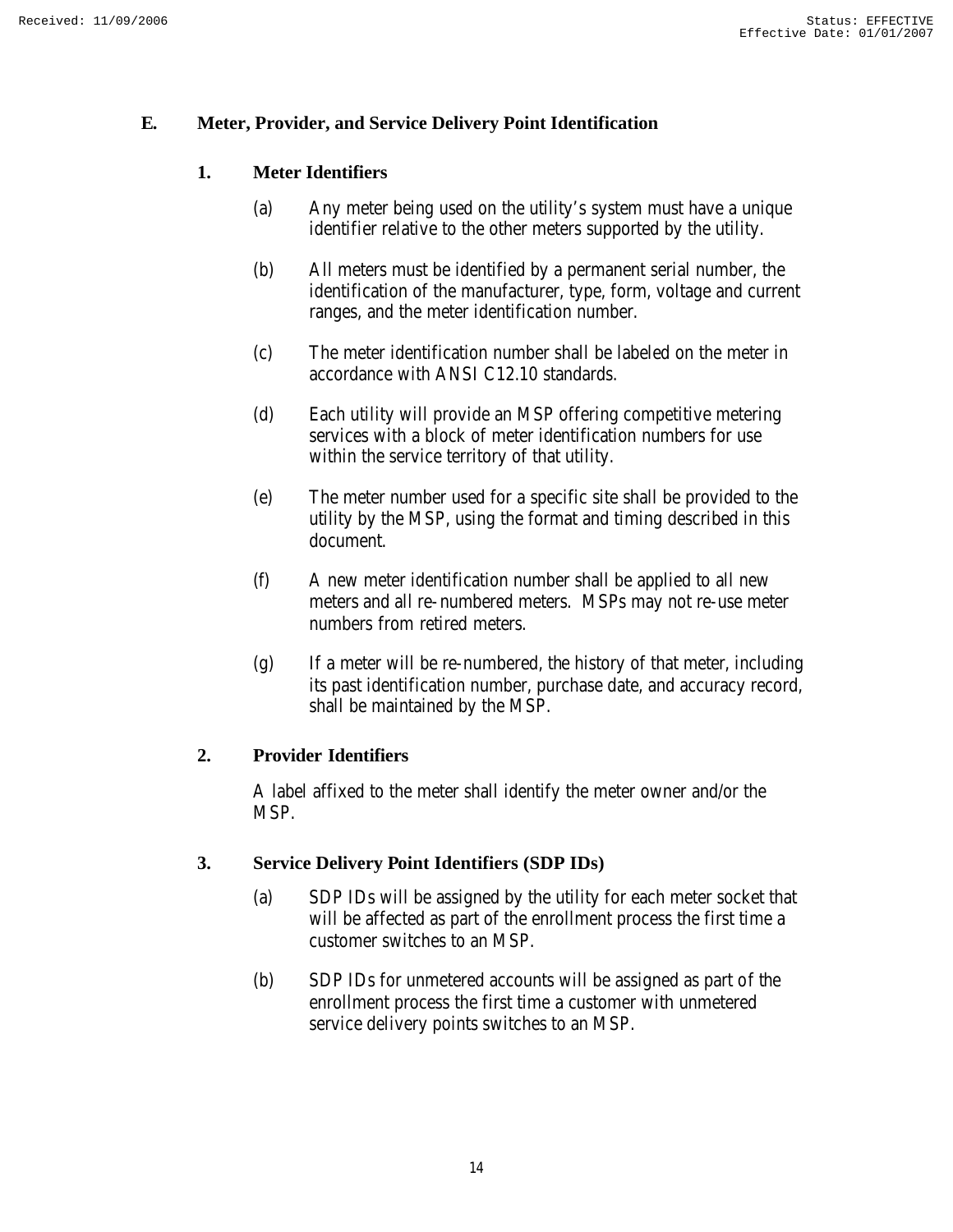#### **F. Demarcation**

- 1. The demarcation point for competitive metering services will be at the connection of the meter on the line side of the meter socket or the line side termination at the test block.
- 2. CTs and PTs are considered part of the distribution system and will remain the property of the utility and under their direct control.
- 3. The demarcation point for meters which contain telephone modems or pulse outputs will be at a specified demarcation point located at or near the meter.

# **G. Meter Equipment Sealing and Locking**

#### **1. Meter Securing and Sealing**

- (a) Detachable meters shall be secured into the socket.
- (b) At a minimum, the meter shall be secured with a seal.
- (c) The utility will maintain control over high tension CTs and PTs and their enclosures.
	- (i) Where these enclosures are locked, the utility will provide the lock.
	- (ii) If the MSP requires access to a high tension CT or PT, the MSP must coordinate with the utility for appropriate system conditions to be established and for the lock to be removed.
	- (iii) The utility may charge the MSP up to \$20 for the utility visit.

# **2. Meter Locks**

- (a) When an MSP locks a meter and/or associated equipment, the lock used must be operable by the utility in the event that emergency service work is required.
- (b) Each utility shall publish a list of approved locks for use within its service territory, and shall consider additions to its list at MSP request.
- (c) MSPs shall maintain control of meter lock keys in a manner that minimizes the possibility of unauthorized duplication or use.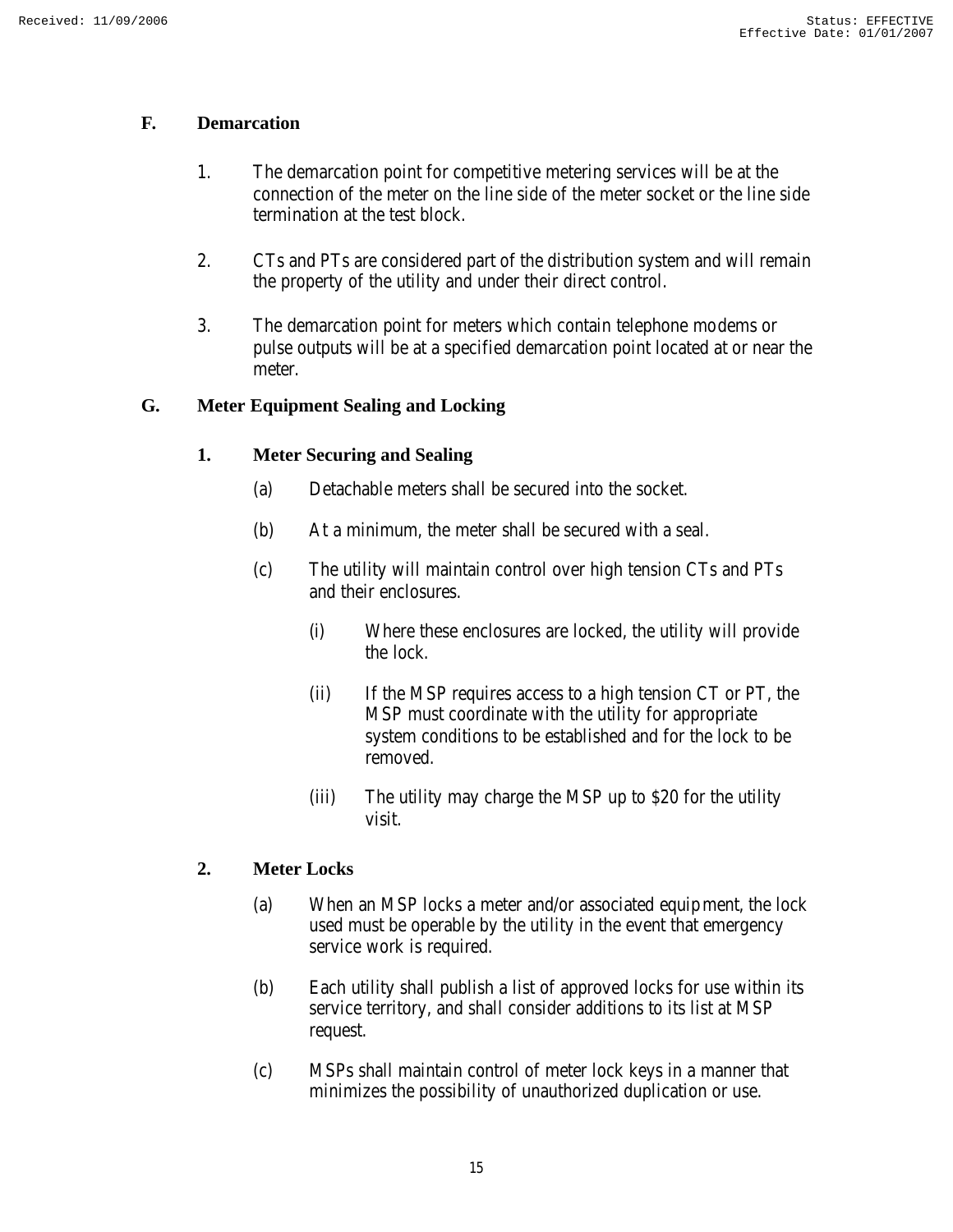#### **3. Meter Security for Programmable Meters**

If a programmable meter is installed, a security password shall be applied to prevent unauthorized access to internal registers and unauthorized modifications of the meter data and program.

#### **4. Meter Panel and Associated Equipment Securing and Sealing**

- (a) The meter panel and any enclosures housing equipment associated with the metering for an installation shall be secured with a seal and/or locked, using the same criteria described for locking of the meter.
- (b) This requirement applies to CT/PT enclosures, profile recorders, relays, totalizers, and any other equipment that is used to accomplish the revenue metering function.

#### **5. Meter Socket Covering, Securing, and Sealing**

When a site is left with an empty, energized meter socket, the socket shall be covered with a non-conductive cover and secured with a seal and/or lock.

#### **6. Life Support Seal**

The standard physical identification marker for a customer's premises that has a life support device or equipment shall be a life support seal. The seal can either be white with red lettering or red with white lettering and must have the caduceus symbol on it.

#### **H. Access, Coordination and Timing of Site Work**

**1. Access**

Customers must provide the utility and/or ESCO, and MSP with clear access to the metering site for the purpose of meter installation, reading, inspecting or auditing the metering installation, recovery of metering equipment, or maintaining metering equipment.

#### **2. Coordination and Timing**

- (a) For scheduled work where a site visit requires the presence of the utility and/or the ESCO and/or MSP, at least 24 hours of notice will be given.
	- (i) Each party must agree to meet within 15 minutes of the agreed upon time.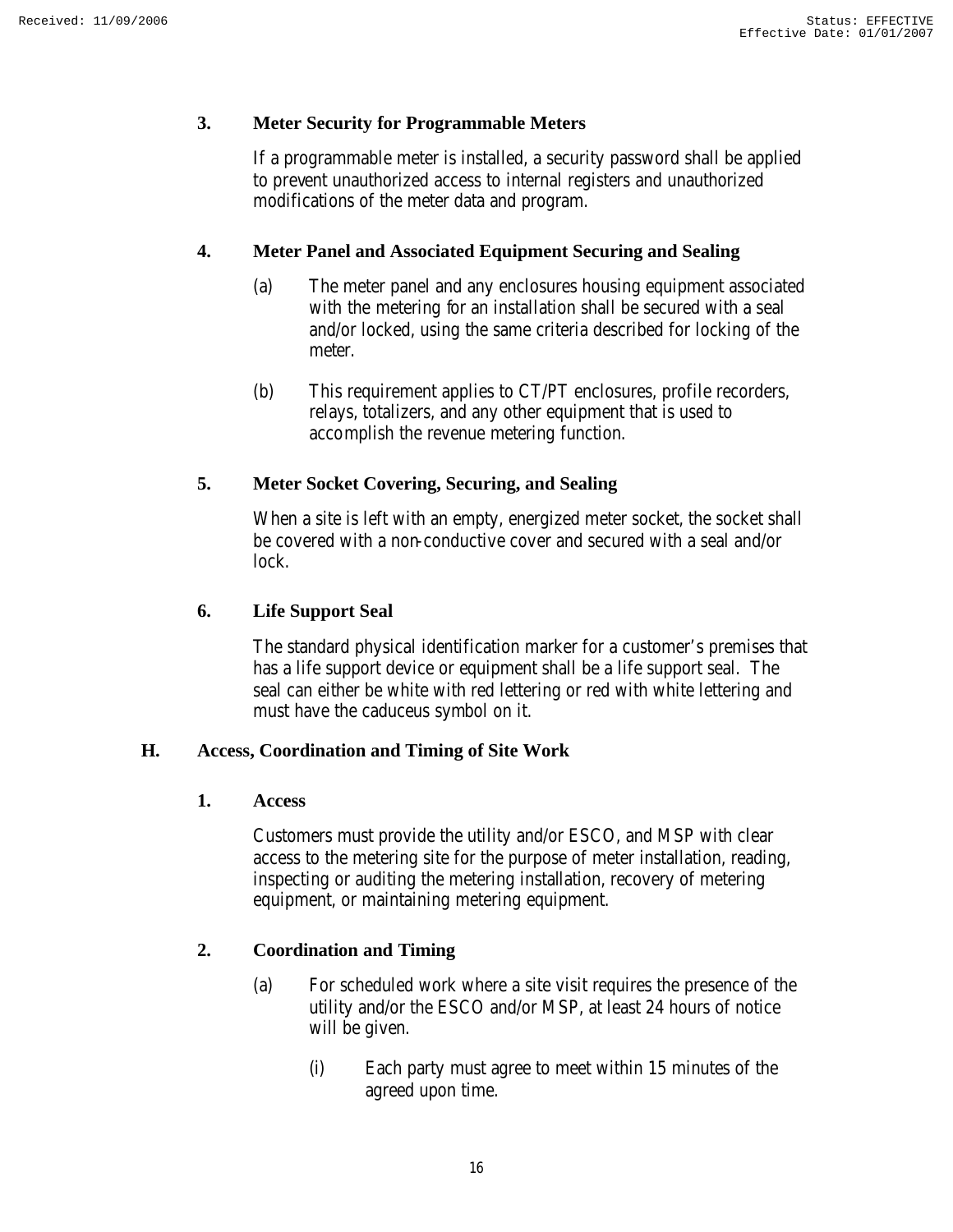- (ii) Failure of either party to arrive within the appropriate time frame will be cause for rescheduling of the visit and charging of the offending party for the cost associated with the missed visit, up to a maximum of \$20.
- (b) Where the customer suffers a service interruption and coordination between utility and MSP is required to restore service, less than 24 hours notice may be given, and the utility and MSP shall cooperate to restore service as soon as possible, and within 24 hours.

# **I. Record Keeping Requirements**

#### **1. General Records**

The MSP is responsible for maintaining in-service data for the meter population that it supports. That data must include all information needed to comply with the provisions of 16 NYCRR Part 92.

# **2. Meter Test Records**

- (a) The MSP must maintain test data for all meters for which it has provided service or calibration for the life of the meter, and for 2 years after the meter has been retired.
- (b) In event of an MSP ceasing business in the State, this data must be transmitted to the new provider of metering services to the customer.

# **3. Metering Standard Records**

- (a) The MSP must maintain records of the calibration of all instruments used in the testing of revenue meters for the life of the instrument.
- (b) Records shall be maintained, at a minimum, according to the rules established by the Commission that are contained in 16 NYCRR Part 92.
- (c) Records of retired instruments must be maintained for the period of time specified in 16 NYCRR Part 92.

#### **4. Traceability**

MSPs must adhere to the traceability standards set forth in 16 NYCRR Part 92.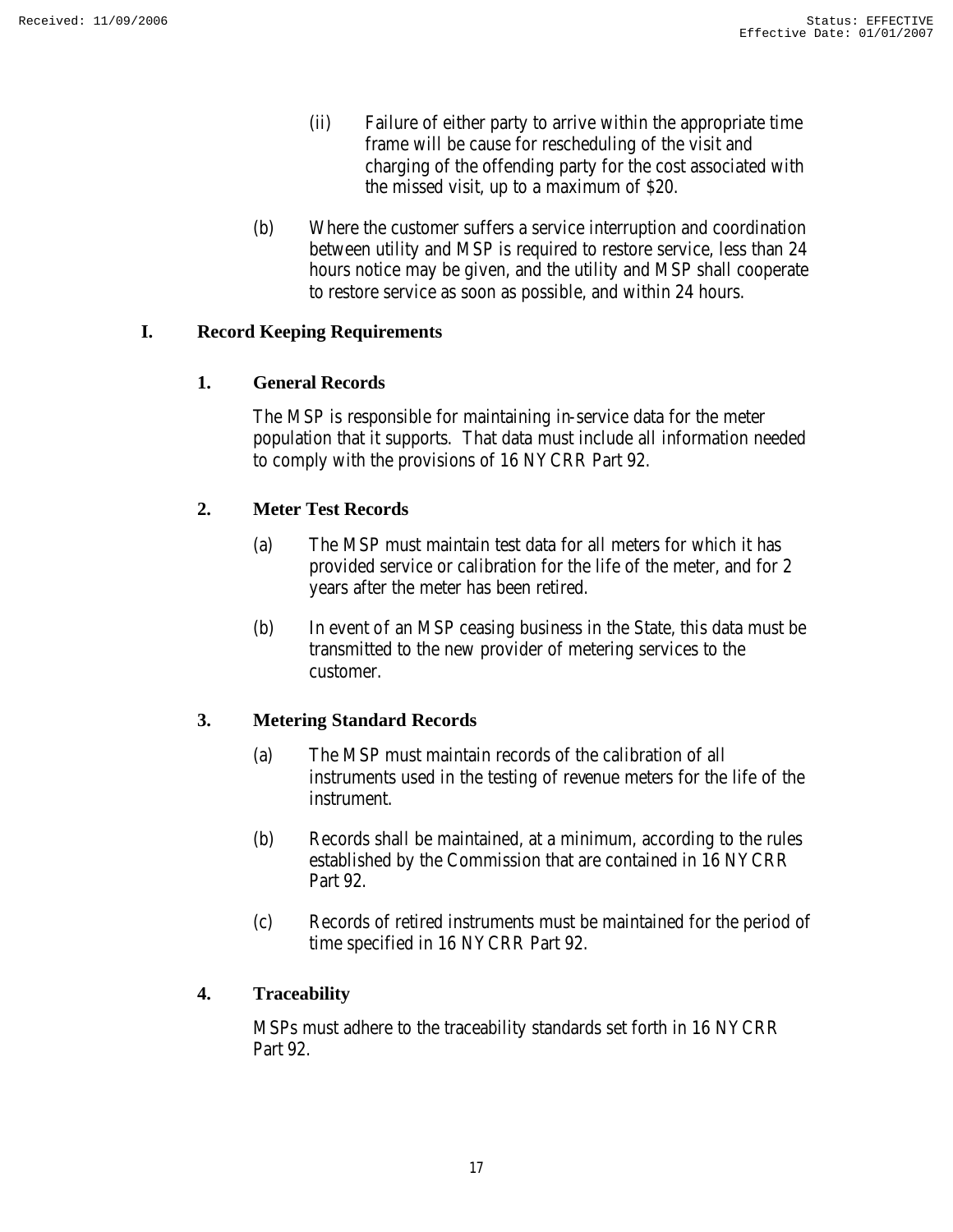# **J. Meter Installation**

#### **1. New Installations**

In new installations, the MSP must ensure that any appropriate inspections by regulatory authorities and the utility are completed prior to the installation of the meter.

# **2. Removal of Existing Equipment**

- (a) If a locked utility owned meter and/or associated equipment is presently installed on the site, the MSP must arrange with the utility for unlocking prior to meter removal. The utility should make every effort to remove the lock prior to the switch date.
- (b) If authorized by the utility, an MSP may remove the lock or seal on a particular utility provided metering, or cut a lock, provided that this can be done without damage to other equipment.
- (c) Close out readings must be taken from the existing meter before it is removed from service.
- (d) The meter must be returned to its owner within 10 days.

#### **3. On-Site Checks of Installed Meters**

- (a) The MSP must verify any billing constant through consideration of site CT and PT ratios.
- (b) Meter registration must be established through an observation of the display for electronic meters or the disk for electromechanical meters. This registration must be compared against the estimated customer load at the time of installation.
- (c) A check must be made of any communication channel that is used for remote interrogation or programming of the meter. The MSP shall verify that the remote location is operational through local and/or network systems checks.
- (d) A check must be made of any pulse outputs from the meter to insure correct functionality.
- (e) Before leaving the site, the meter must be sealed and/or locked in accordance with the provisions of this document.
- (f) The MSP must verify that the customer account records match the installed meter.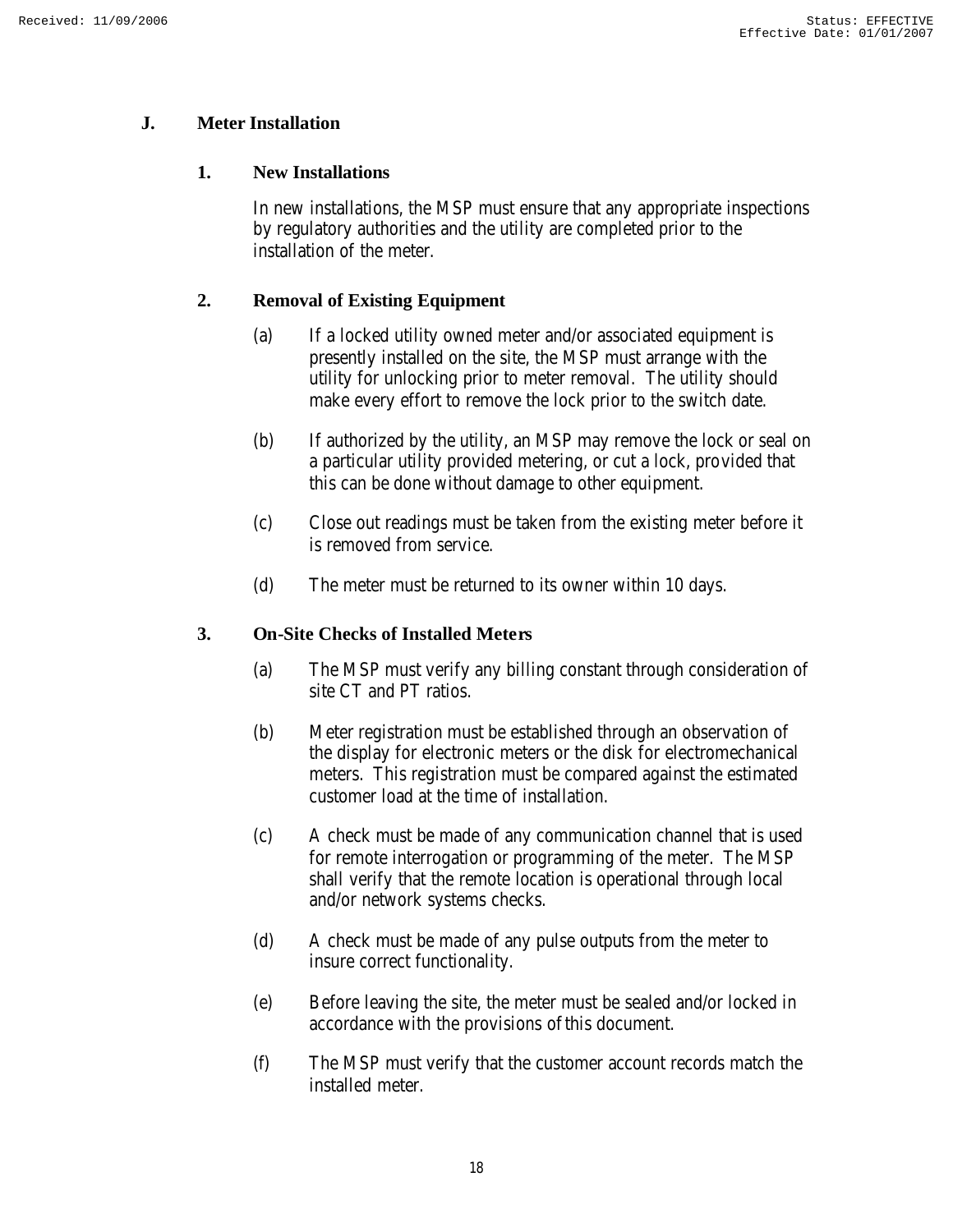#### **K. Repair or Replacement of Defective Equipment**

#### **1. MSP Responsibilities**

- (a) Unless otherwise specified in this document, the MSP is responsible to repair or replace any unsafe, inoperative or defective metering equipment that is under its control within 24 hours of receipt of notice of such a defect.
- (b) It shall be the responsibility of the MSP to secure the cooperation of the customer if any action is required on the part of the customer in order to effect the repair or replacement.
- (c) If a hazardous condition exists which poses an immediate threat to health or safety, or if the customer suffers a service interruption as a result of a malfunction of the metering equipment, the MSP shall expedite repair the customer's service to correct the hazardous and/or unsafe condition.
	- (i) Both MSP and utility shall coordinate where joint efforts are required to respond within 2 hours.
	- (ii) Both MSP and utility will designate an emergency response contact name and telephone number for the other party to contact in cases where the coordination is required and normal data communications are inoperative or would not effect response within 2 hours.
- (d) If a theft of service condition exists, the MSP shall secure the site and notify the utility and /or ESCO in accordance with Chapter III.B.5 (b) of this Manual.

#### **2. Utility Responsibilities**

- (a) In situations where the MSP does not respond within 10 days, the utility may replace the competitive meter with a utility owned meter until such time as the MSP can make arrangements to have the meter replaced with an appropriate device.
- (b) In these cases, the MSP is responsible for utility costs up to \$150 associated with the meter replacement.
- (c) If a hazardous condition exists which poses an immediate threat to health or safety, or if the customer suffers a service interruption as a result of a malfunction of the metering equipment, the MSP shall expedite repair the customer's service to correct the hazardous and/or unsafe condition.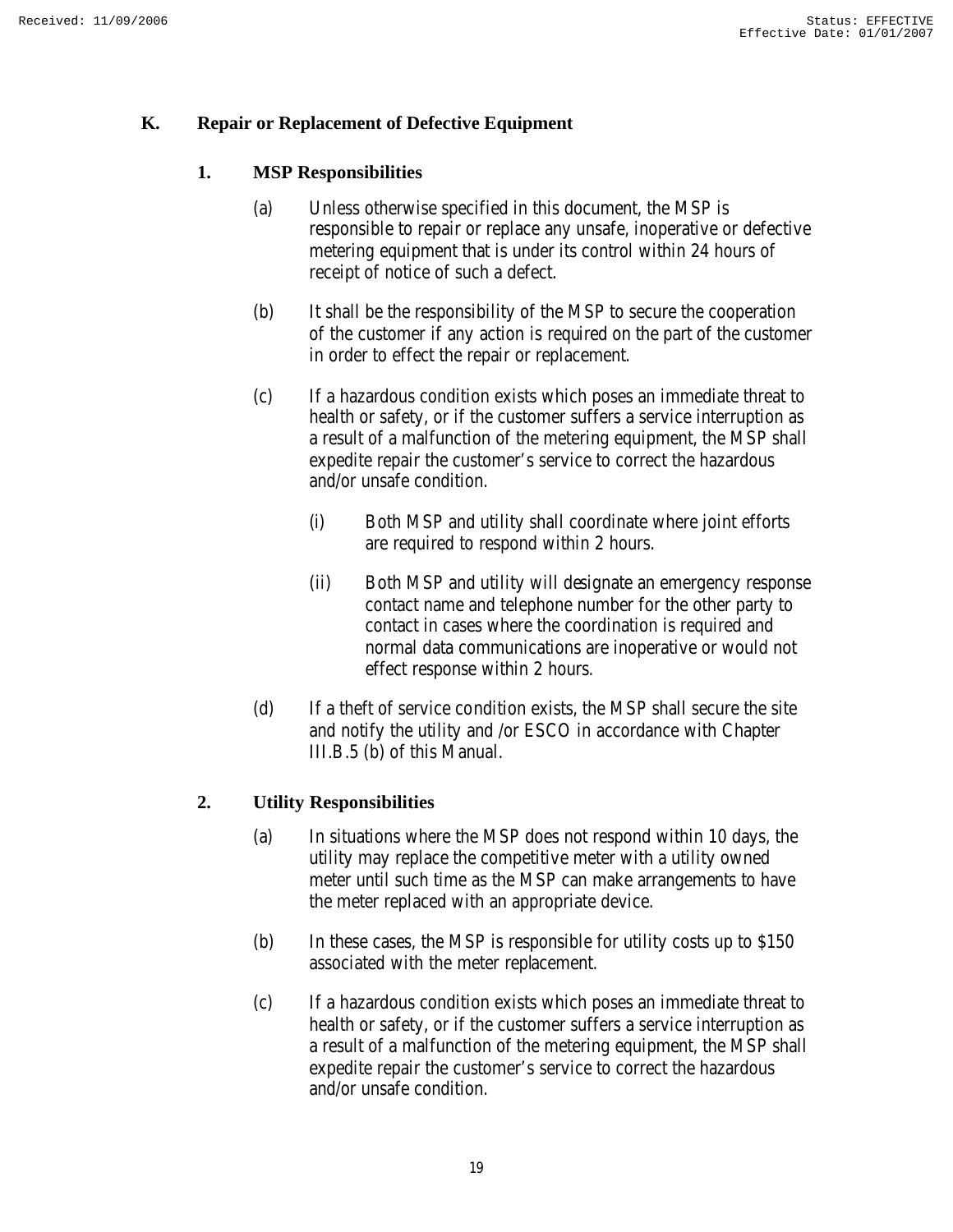- (i) Both MSP and utility shall coordinate where joint efforts are required to effect a repair within the 2-hour timeframe.
- (ii) Both MSP and utility will designate an emergency response contact name and telephone number for the other party to contact in cases where the coordination is required and normal data communications are inoperative or would not effect repair of the customer's service within the 2 hour timeframe.
- (d) If the utility discovers the hazardous condition or interruption of the customer's service, the utility may effect the repair itself, or notify the MSP of the need to do so. If the utility chooses to effect repair itself, no charges shall apply to the MSP.
	- (i) The utility shall immediately notify the MSP that they were required to repair the found hazardous condition.
	- (ii) If an emergency exists that requires the utility to disconnect service to the customer in order to protect health and safety, the utility shall notify the MSP using the emergency response contact name and telephone number provided by the MSP.
	- (iii) If a theft of service condition exists, the utility may correct the condition, remove and tag the existing meter and any associated evidence of meter tampering, and install and secure a properly registering meter.

# **L. Reporting Requirements**

#### **1. Responsibility**

The MSP is responsible for the transmission of data regarding the identification and start readings of any new meter it installs as well as the identification and closeout readings of meters it removes.

# **2. Conditions Requiring Reporting**

(a) MSPs must notify the customer, the utility and/or ESCO and the MDSP if they encounter and are unable to correct safety-related, hazardous or theft of service conditions found on a customer's premises. If appropriate, the MSP shall also notify the local inspection agency, appropriate regulatory authority, and any other parties that may have a material interest in the defect or condition.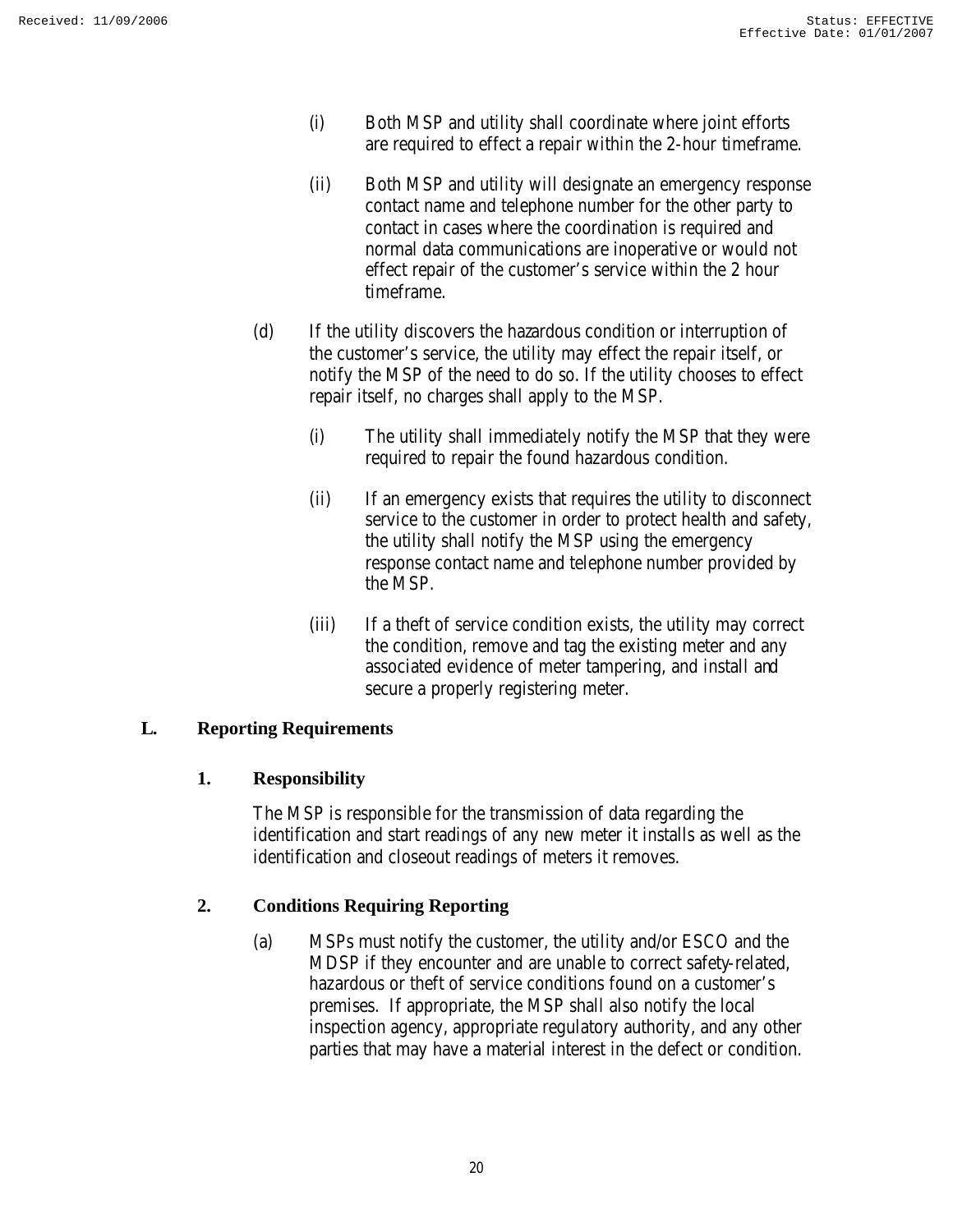- (b) Any reprogramming of an existing meter must be documented and communicated to all appropriate parties.
- (c) All meter repairs or replacements associated with defective or unsafe equipment will be reported to all appropriate parties.
- (d) Any discrepancies in installed equipment or stored data will be reported to all appropriate parties.
- (e) The MSP must notify the utility any time it knows that work being performed on a customer's premises could result in the creation of a new metering point and/or affect distribution system facilities.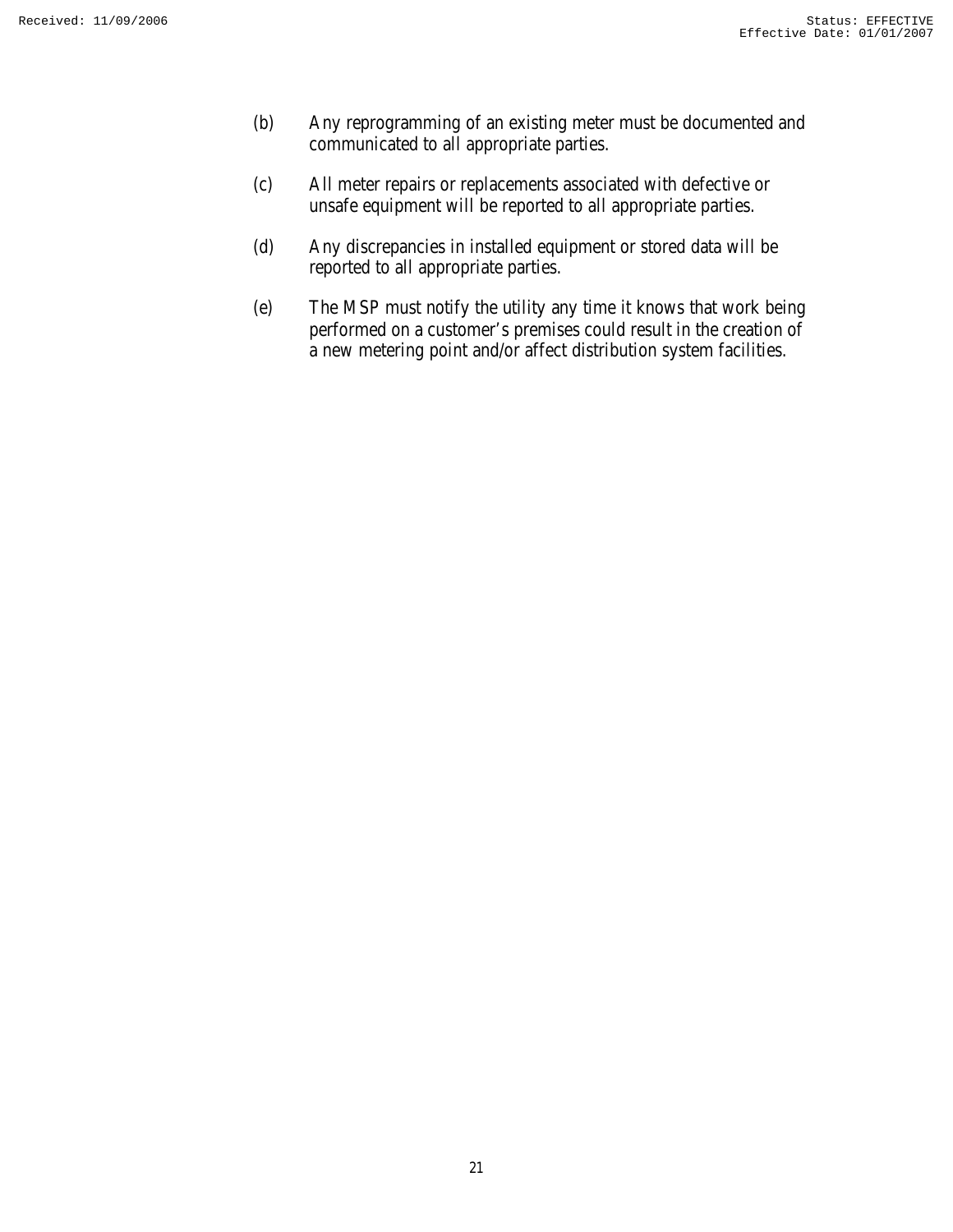#### **CHAPTER IV - INQUIRY AND COMPLAINT RESOLUTION**

#### **A. Meter Testing Costs**

In cases where resolution of disputes between a utility, MSP/MDSP and/or a customer concerning a competitive meter require a test of the accuracy of the meter, the following procedures shall apply:

#### **1. Meter Tests Inaccurately**

If the meter is found to register outside of the tolerance for accuracy set forth in 16 NYCRR Part 92, the cost of the test will be the responsibility of the MSP.

#### **2. Meter Tests Accurately**

If the meter is found to register within the allowable limits set forth in 16 NYCRR Part 92, the cost of the test will be the responsibility of the party demanding the test; except that a customer's liability for such costs shall not exceed \$50. The balance of any such costs shall be the responsibility of the party owning the meter. If the customer provided the meter, this limitation shall not apply. Further, a utility will have the right to charge any applicable tariff fee for a meter test requested by a customer.

#### **3. Evidence of Theft of Service**

If the test results in the identification of fraud or electricity theft by a customer, the full cost of the test may be charged to the customer.

#### **4. Witnessing Meter Tests**

Any parties requesting a test, and/or effected by the test results should be given and opportunity to witness the test. In addition, upon request, Staff may witness a test.

#### **B. Resolution of Billing Errors**

If an MSP/MDSP knows of any condition affecting the customer's meter or metered data that has resulted in billing errors, or discovers such a condition in the course of an investigation, it shall advise the customer and the utility or ESCO. The utility shall provide the customer with an appropriate billing adjustment to its charges, according to the rules contained in 16 NYCRR Part 12 and 13. The MSP/MDSP shall implement appropriate corrective action as set forth in this document.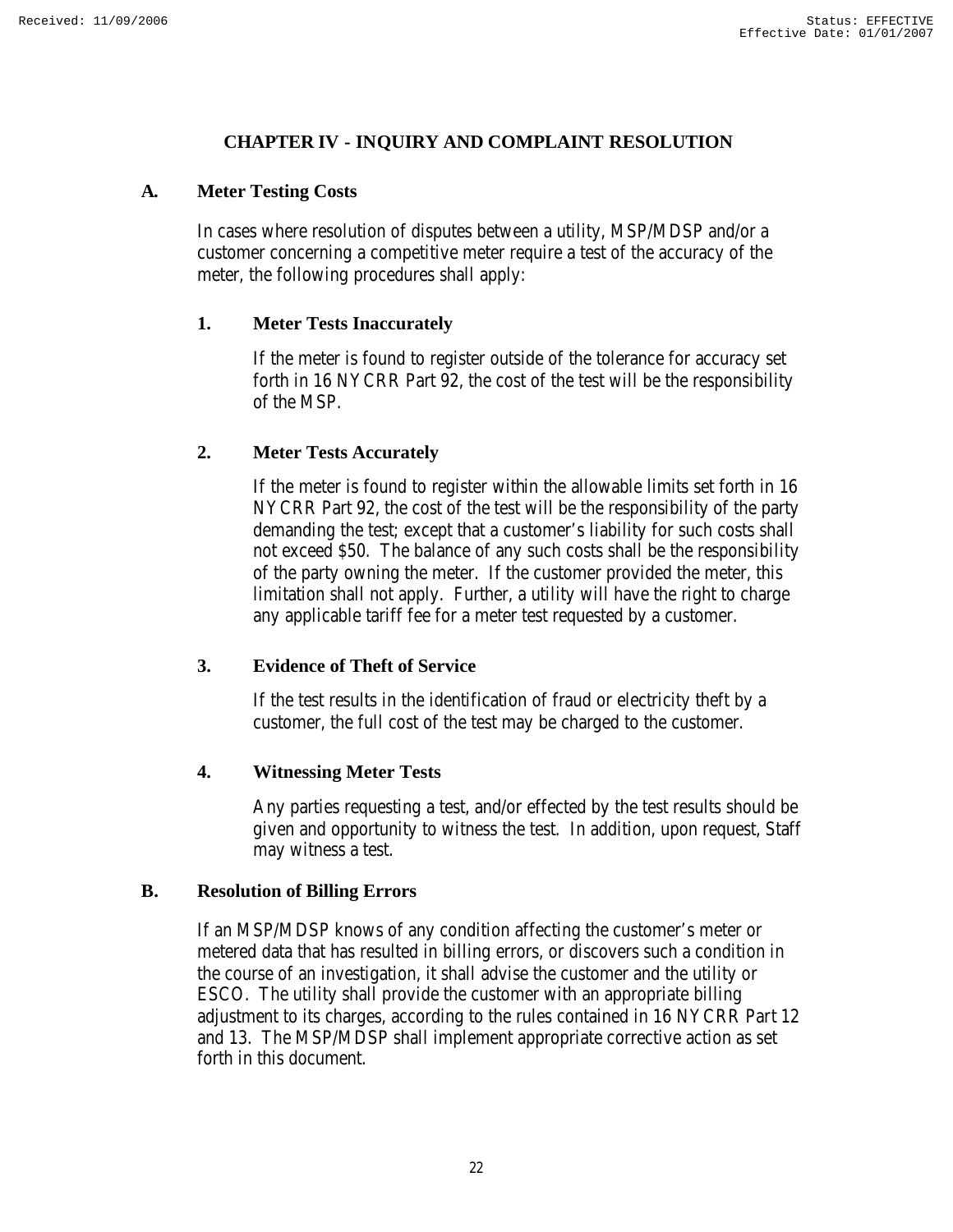#### **C. Disputes between an MSP and a Utility Concerning a Competitive Meter**

# **1. Disputes Generally**

(a) Disputes between an MSP/MDSP and a utility concerning a competitive meter shall be handled through the existing dispute resolution process set forth in the Uniform Business Practices for disputes between an ESCO and a utility.

# **2. Metering Equipment Malfunction**

- (a) A utility or ESCO, or MSP/MDSP shall notify the utility or ESCO and any other appropriate party when it discovers any conditions such as broken or inaccurate metering equipment or meter reading equipment (including automated meter reading systems) no later than one (1) business day after discovery. The condition shall be remedied within ten (10) days. Theft of service conditions shall be handled in accordance with Chapter 3.B.5 (b) of this Manual.
- (b) If the condition is not remedied within ten (10) days, the utility shall have the right to immediately remove the meter or affected metering equipment. Upon removal, the utility shall use all reasonable efforts to substitute its own billing meter. The removed meter will be returned to the MSP within (10) days; unless required by the utility as evidence in a pending theft of service investigation, in which case the meter shall be returned as soon as practicable after its investigation is completed.
- (c) An MSP may be charged a fee not to exceed \$150 for the utility's removal of the MSP's metering, and the customer will not receive the monthly credit for utility metering service.

#### **3. Meter Data Anomalies**

- (a) The MDSP shall examine all meter reading data for abnormally high or abnormally low recordings or any other metering data irregularities as described in this document. Where the utility, ESCO or MDSP discovers metering data irregularities, it will inform the other parties of the condition no later than one (1) business day after the irregularity is discovered.
- (b) If on investigation the cause of a data problem is determined to be a problem that can be corrected by scaling the intervals and meter readings (examples of these situations include a meter running slow, a meter running fast, one or two phases dropped), the MDSP will advise the utility or ESCO of: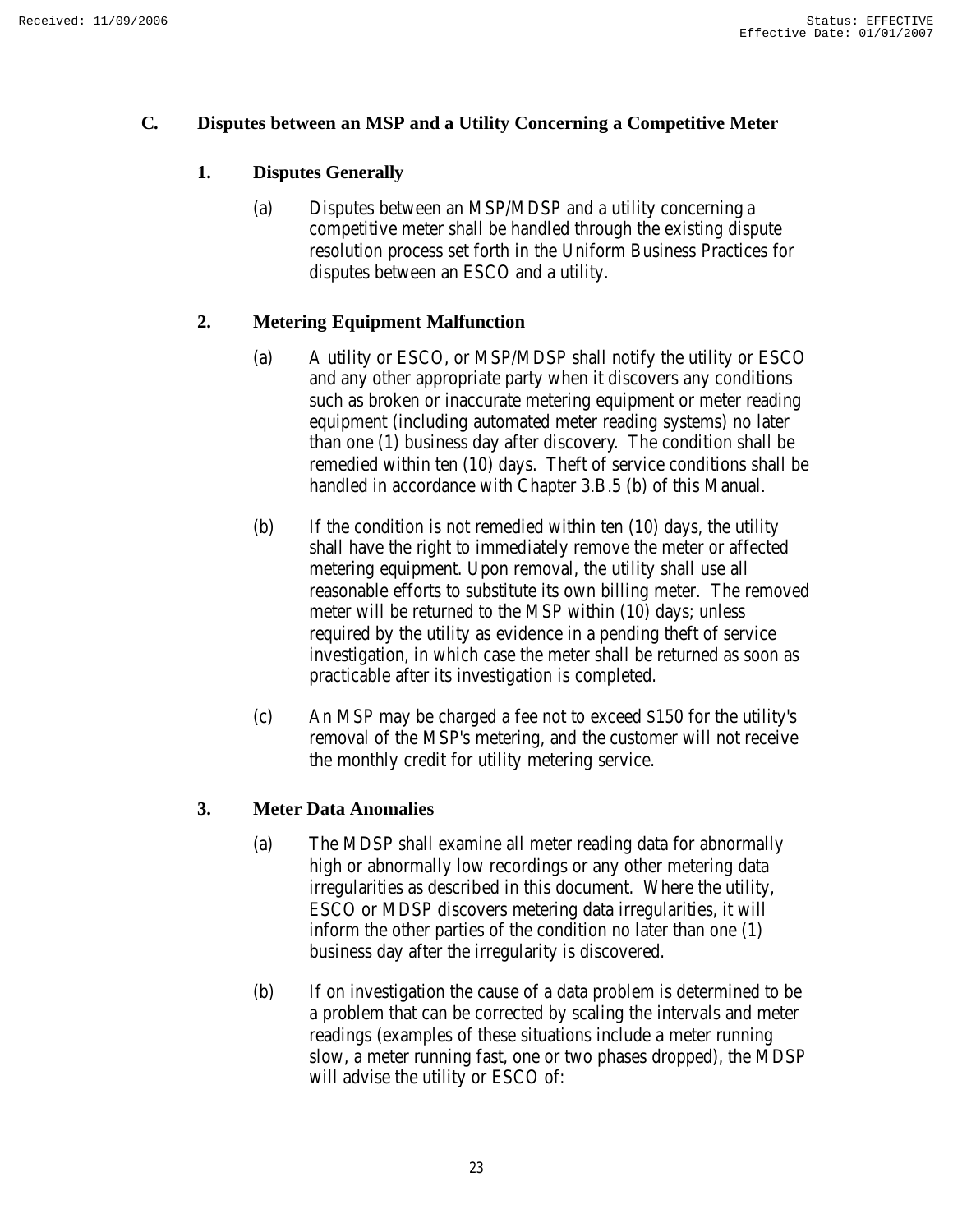- (i) the time period requiring correction; and
- (ii) the scaling factor to be applied to each interval in that period.
- (c) When corrected data is provided to ESCOs or utilities, unless otherwise specified in this document, it is marked as estimated if it had not been previously posted, and marked as adjusted if it had previously been posted.
- (d) The MDSP shall provide any and all rereadings or other corrections to previously provided data no later than ten (10) days after identification of the incorrect data, except where the nature of the irregularity is such that a longer time is required, in which event the MDSP will inform the ESCO or utility of the date of correction.
- (e) If corrective action is not completed within ten (10) days, the utility shall have the right to immediately read the meter. If corrective action is not completed within thirty (30) days, the utility shall have the right to remove the meter or affected metering equipment. Upon removal, the utility shall use all reasonable efforts to substitute a billing meter of the same type and functionality, unless the MSP elects to install a suitable substitute meter. The removed meter will be returned to the owner within (10) days.
- (f) An MSP may be charged a fee not to exceed \$150 for the utility's removal of the MSP's metering, and the customer will not receive the monthly credit for utility metering service.

#### **D. Customer Complaints**

#### **1. Receipt of Complaints**

- (a) If a customer directs a complaint concerning a competitive meter to the utility, the utility shall inform the customer of its right to the complaint handling procedures provided by the MSP/MDSP, and its right to present its complaint to the Commission if it is not resolved.
- (b) The MSP/MDSP must respond in accordance with the complaint handling procedures it has filed with the Commission.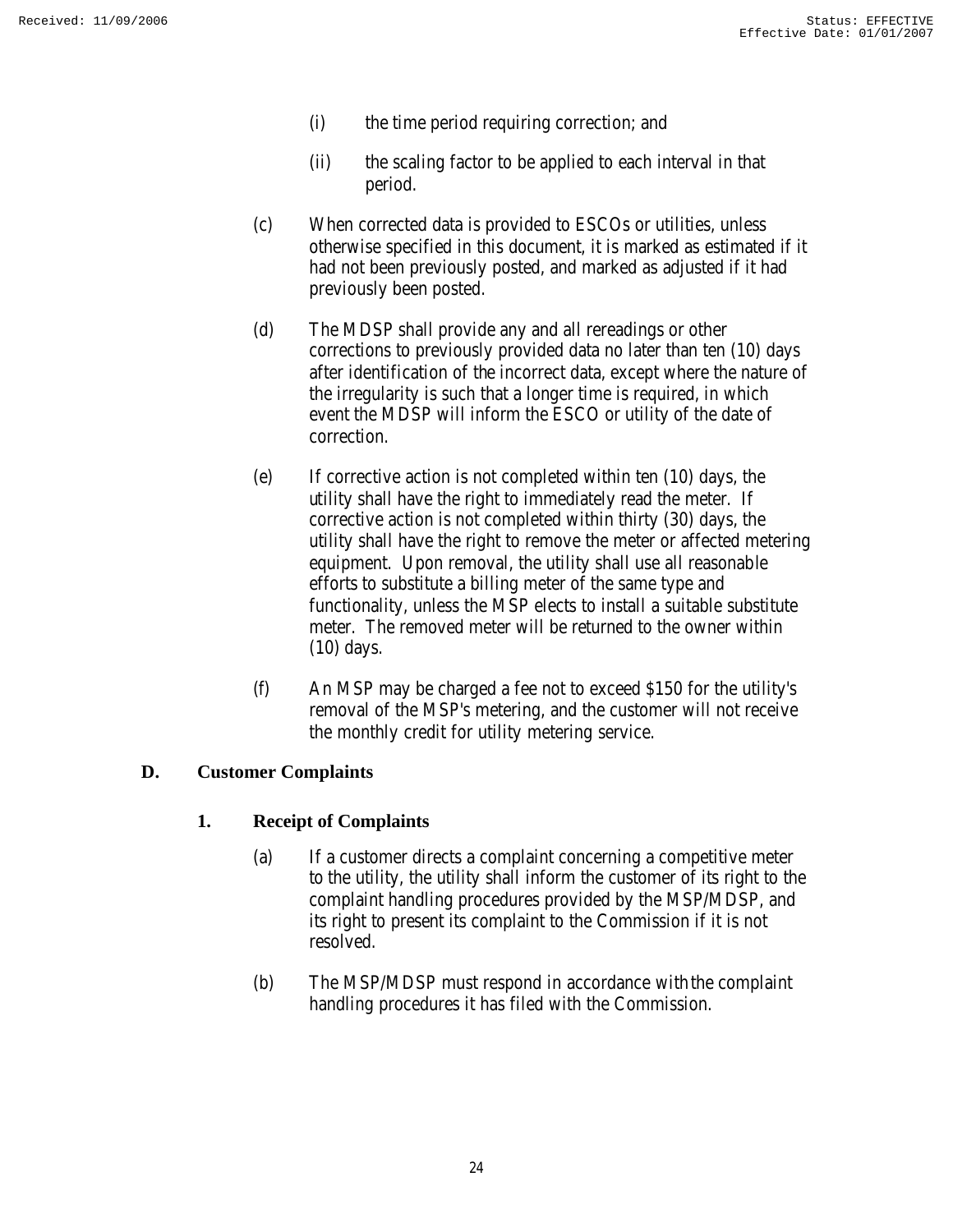#### **2. Resolution of Complaints**

- (a) At the time the MSP/MDSP informs the customer of its response to the customer's complaint concerning a competitive meter, it shall advise the customer of the Commission's complaint-handling procedures, including the Commission's address and toll-free telephone number.
- (b) If a customer is unable to reach a satisfactory resolution of a dispute concerning a competitive meter with the utility, ESCO, or MSP/MDSP, the customer may complain, either orally or in writing, to the Commission.
- (c) Upon receipt of the complaint, the Commission, or its designee, shall have the authority to request and witness the test of a meter or metering device or otherwise to call for the removal of a metering device to determine device performance under controlled conditions such as those in a meter shop.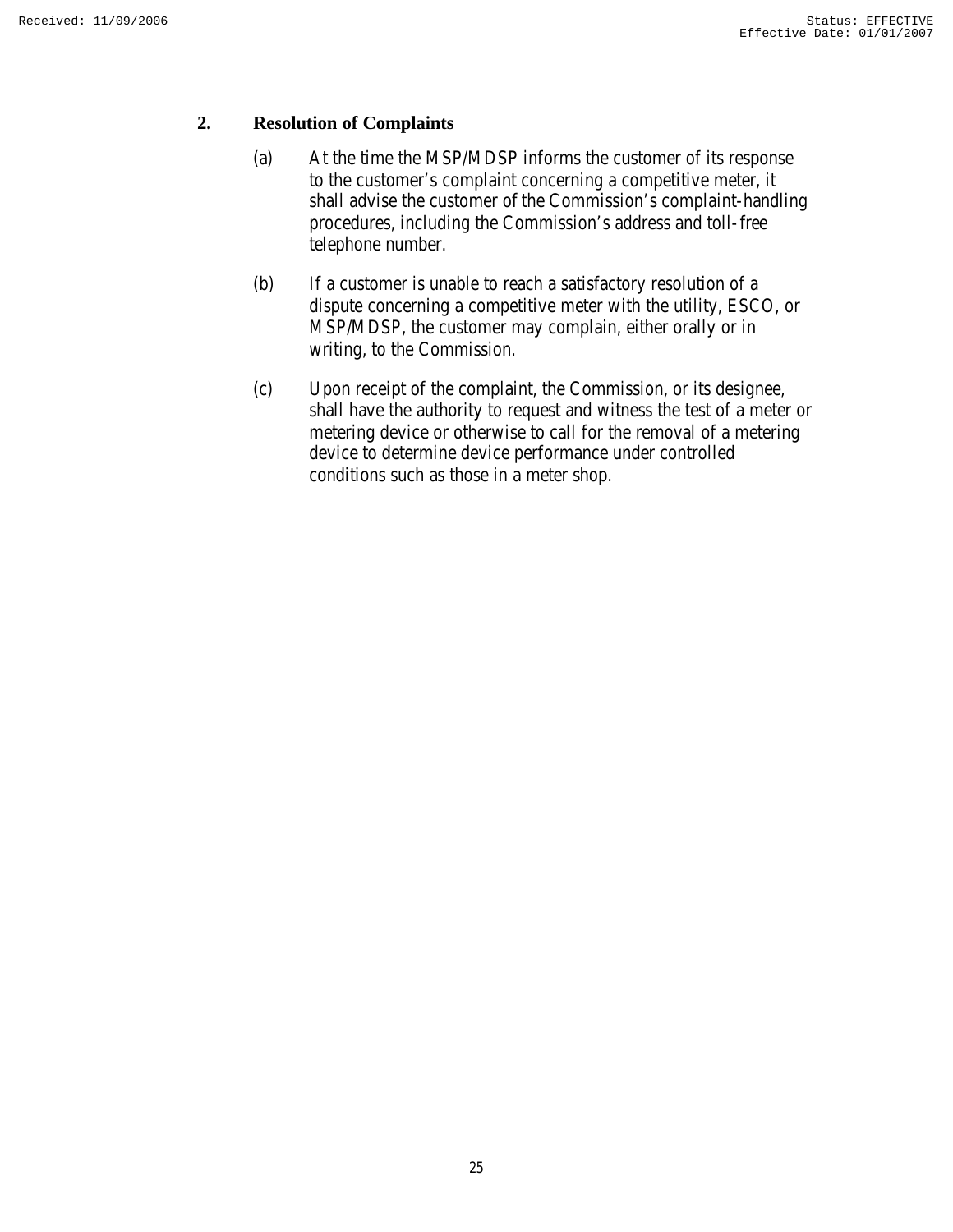#### **CHAPTER V - SWITCHING TO AND FROM COMPETITIVE METERING**

#### **A. Applicability of Uniform Business Practices**

All applicable switching procedures contained in the Commission's Uniform Business Practices (UBPS) shall apply to switches to and from ESCOs or MSPs offering competitive metering. Provisions related to the voluntary or involuntary discontinuance of services contained in the UBPs shall also apply.

#### **B. Switching To and From Competitive Metering Service**

#### **1. Site Work at the Customer's Premises**

- (a) If a utility site visit is required, a site visit fee not to exceed \$20 may be assessed by the utility to the MSP providing competitive metering service. In cases where the customer switches between MSPs providing competitive metering, the utility's charge will be assessed to the new MSP.
- (b) The owner of the existing meter must remove or arrange for the removal of its meter, if present; unless the owner of the existing meter and the new MSP mutually agree on one of the following alternatives:
	- (i) the new MSP removes the meter and returns it to the owner;
	- (ii) the owner abandons the meter in place; or
	- (iii) the owner resells the meter to the new MSP at a mutually agreed on price.
- (c) If the owner does not remove or arrange for the removal of the meter within 10 days, the new MSP may remove the meter. If the meter is locked, the new MSP may cut the lock, provided that this can be done without damage to other equipment.
	- (i) If the owner does not recover the meter within 30 days, the meter is deemed abandoned in place.
	- (ii) The owner may be charged a fee not to exceed \$150 for the new MSP removal of the owner's metering.
	- (iii) If the meter cannot be safely removed, the new MSP may bill the owner for its reasonable and customary monthly metering charge. The owner shall not charge the customer for its metering.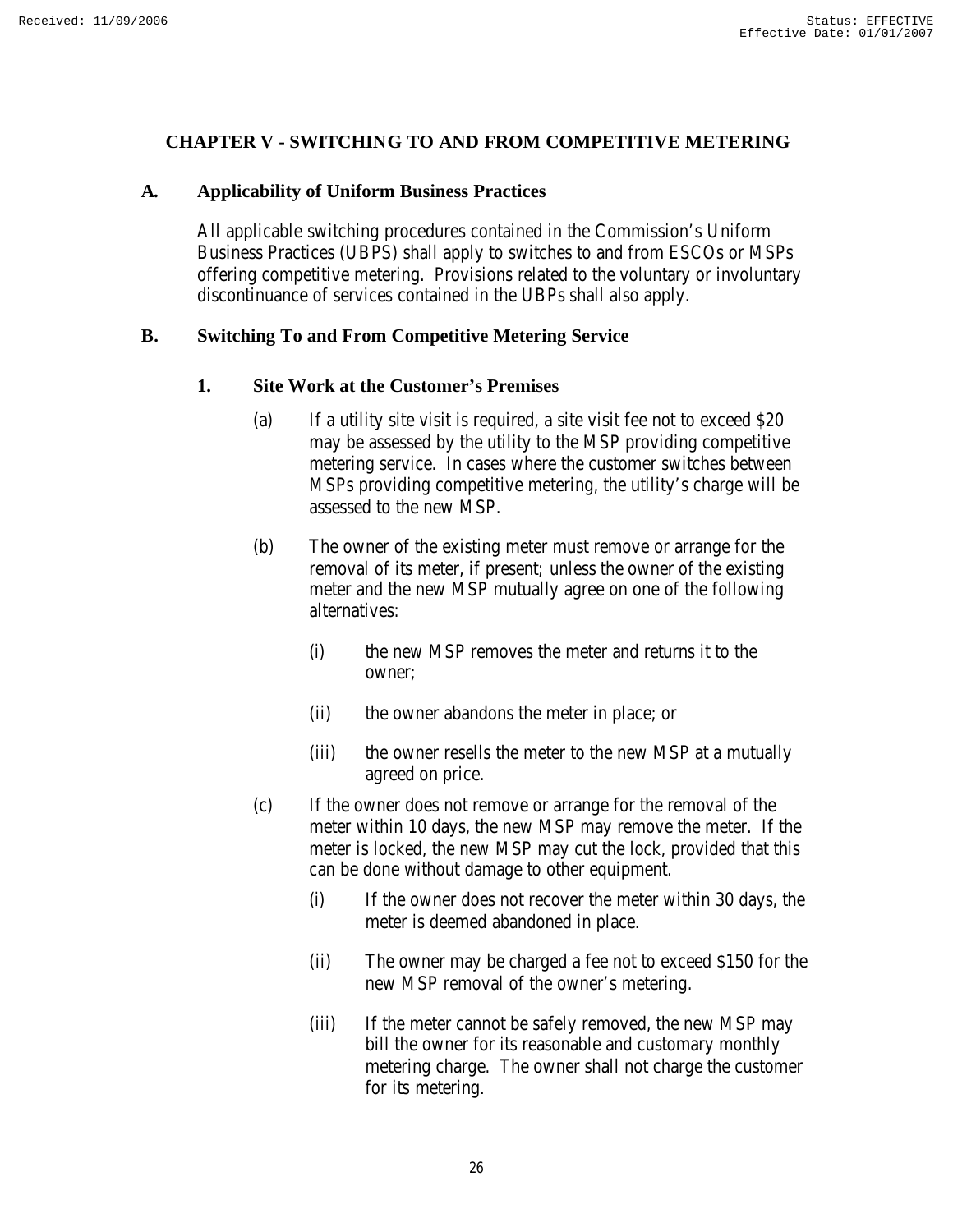# **2. Data Reporting**

- (a) The party removing the meter will report the data regarding such removal as set forth in Chapter III of this document.
- (b) The new MSP will report all other data regarding the switch as set forth in Chapter III of this document.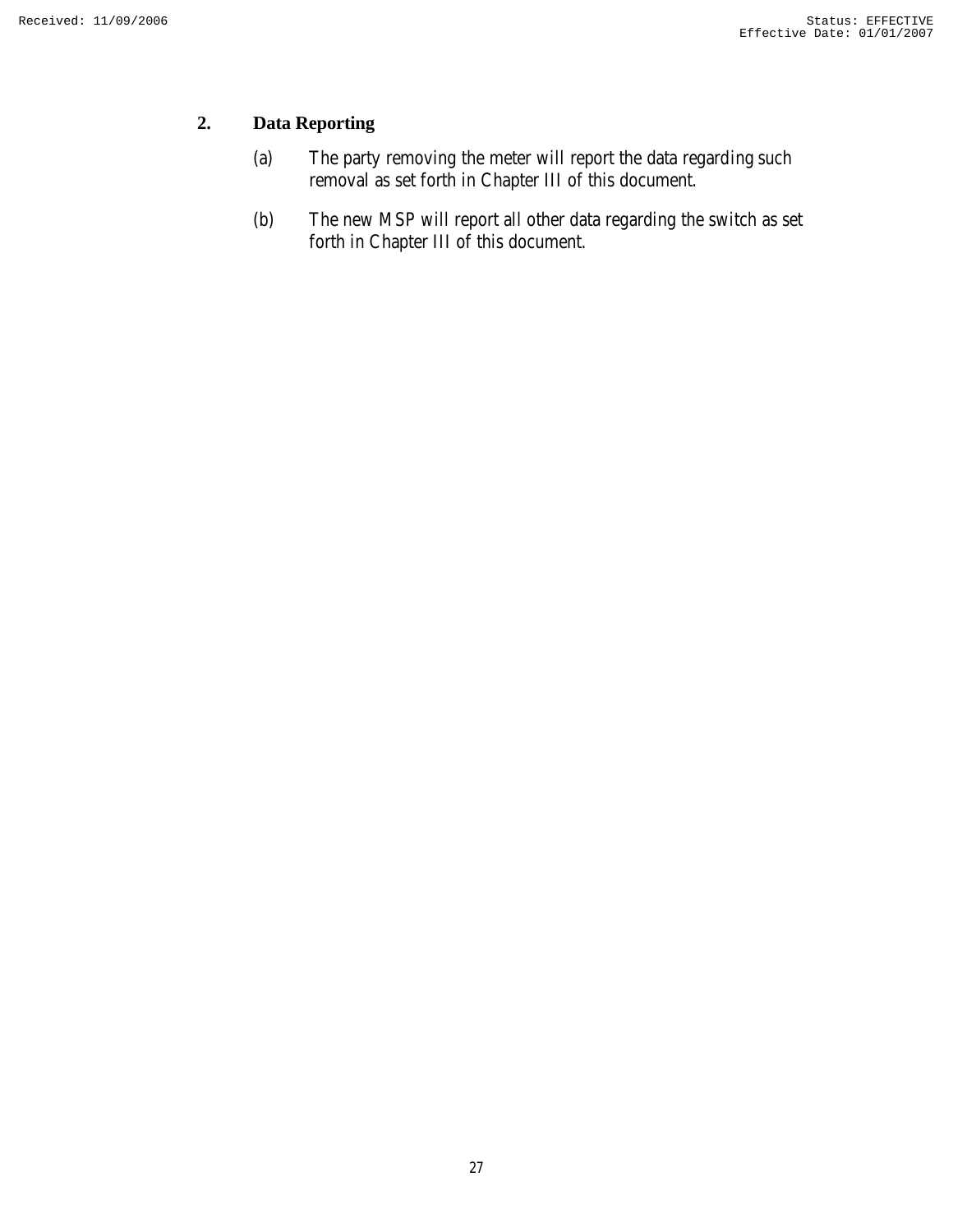# **CHAPTER VI - AUDITING AND REPORTING**

#### **A. Responsibilities**

#### **1. Staff Responsibilities**

The overall responsibility for the auditing of the metering infrastructure shall reside with Staff. Staff activities may include, but are not limited to: performance, or authorizing the performance, of site inspections of a customer's premises; reviews of procedures; inspections of meter testing and repair facilities; witnessing of installations in progress; and any other audits and reviews as deemed necessary by Staff.

#### **2. Utility Responsibilities**

Utilities are required to perform audits as called upon by Staff.

#### **3. MSP/MDSP Responsibilities**

- (a) MSPs/MDSPs shall cooperate with the audit process.
- (b) MSPs/MDSPs shall report all meter service and meter data service information in accordance with the provisions of this document.
- (c) MSPs shall provide work schedules on request of Staff or the utilities for the purpose of auditing meter installations, meter reading, and other on-site work. In addition, each MSP shall be required to submit a work schedule to each utility for the first 10 installations by the MSP in that utility's service area.

#### **B. Quality Control Audits by Utilities**

#### **1. Staff Initiated Audits**

At the direction of Staff, the utility will conduct audits of metering sites and of meter maintenance work performed by MSPs. The utility's costs of such audits will be recovered as infrastructure costs as defined in this document.

#### **2. Utility Initiated Audits**

A utility, may, at its own expense, audit the performance of MSPs/MDSPs by witnessing the work performed and/or by performing follow-up inspections.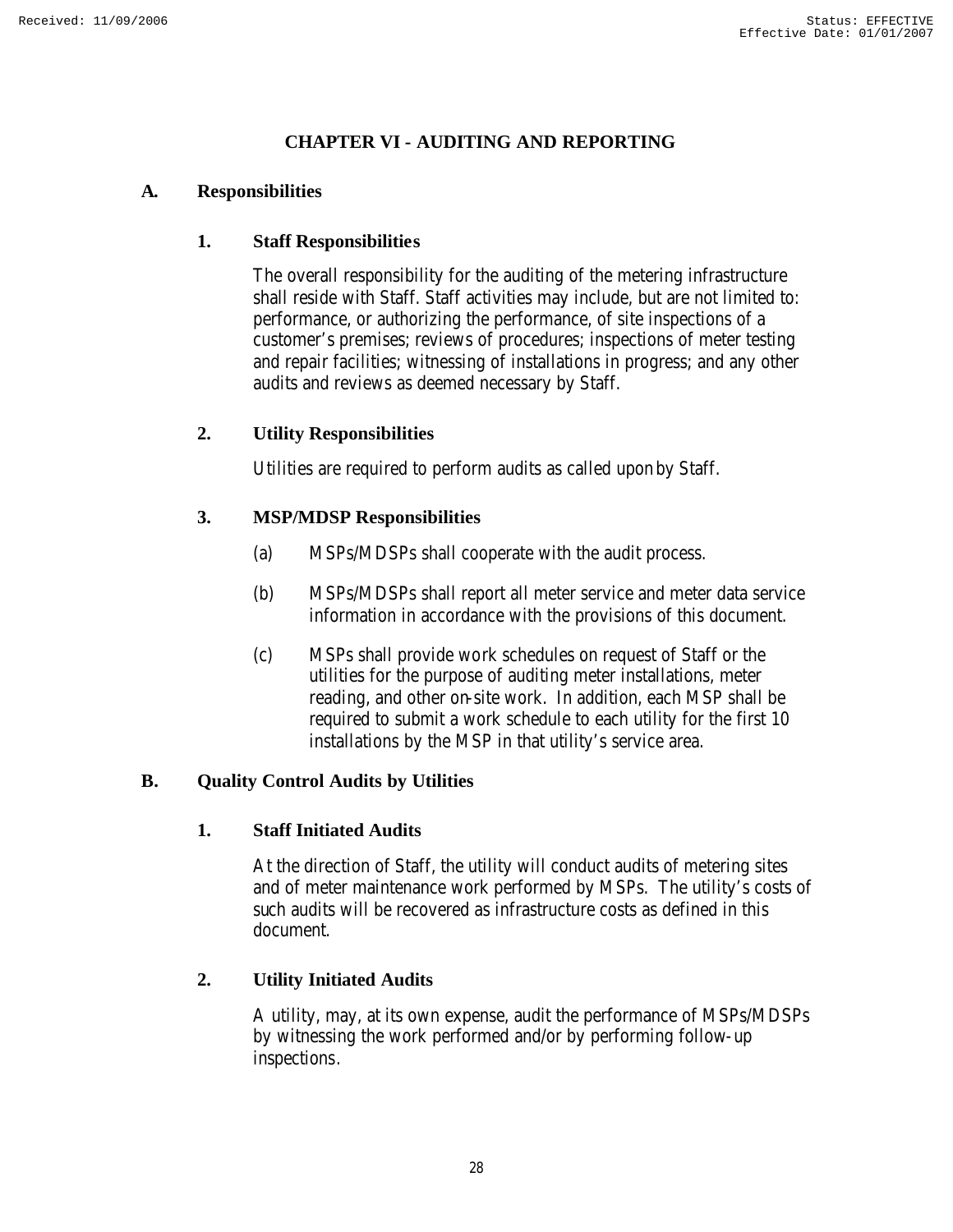# **C. Audit Tracking**

# **1. Data Collection**

- (a) The utility will track all meter removals, installations, replacements, modifications, and accuracy tests.
- (b) MSPs/MDSPs will provide the utility with data related to all meter removals, installations, replacements, modifications, and accuracy tests within its service territory.
- (c) Data collected as a result of audits or any other field investigations by MSPs, MDSPs, or utilities, regardless of the results, must be forwarded to the utility and the responsible service provider.
- (d) The results of all customer, ESCO or utility requested meter complaint test will be provided to staff. This data will be collected to determine if an in-depth review of a meter service provider should be initiated.
- (e) The utility will maintain a Meter and Site Configuration Database that contains the data needed to insure that all Service Delivery Points are metered.
- (f) MSPs, MDSPs, ESCOs, and utilities will take all appropriate steps to ensure that the data collected is available only to authorized parties.

# **2. Reporting**

- (a) A report will be provided to Staff at the conclusion of each audit by any entity conducting such and audit. The report will also be provided to the MSP/MDSP, which was the subject of the audit and other interested parties upon request.
- (b) Each utility shall provide to Staff, on an annual basis, a list of competitively supplied meters attached to its distribution system, identified by meter number, meter type and responsible service provider.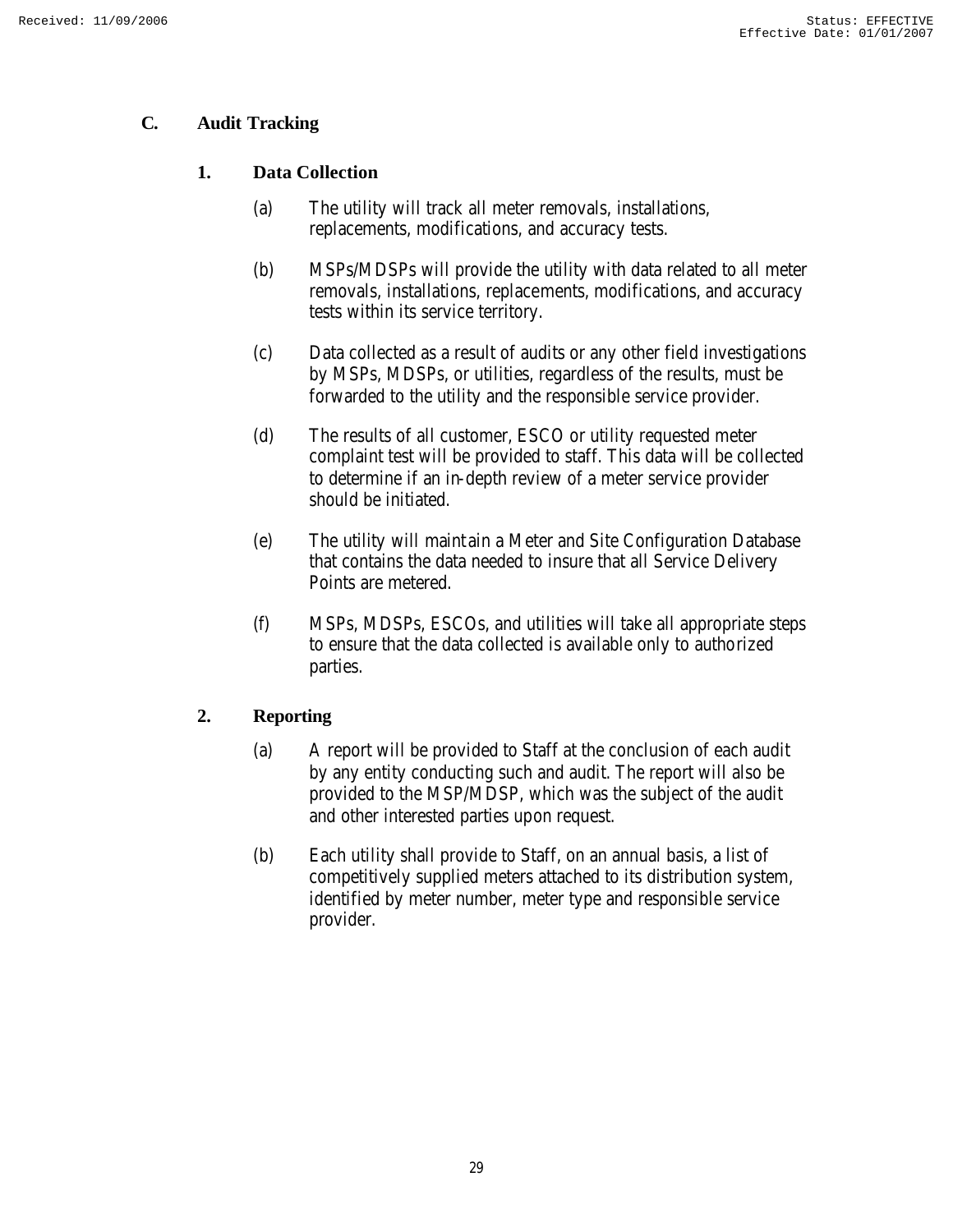# **CHAPTER VII – COST RESPONSIBILITES**

#### **A. General Guidelines**

#### **1. Types of Metering Costs**

Costs can be differentiated as either "infrastructure" costs, defined as costs to prepare and set up the processes to implement competitive metering, or "operational" costs, defined as costs incurred to process transactions and individual actions within the competitive metering processes. Infrastructure costs are not directly related to the costs of the individual transactions that will occur within competitive metering, while operational costs are so related.

# **2. General Principles**

- (a) Incremental operational costs incurred by a utility will be recovered from the party(s) that causes the costs and/or obtains the benefit(s) of the competitive metering market.
- (b) Incremental infrastructure costs incurred by a utility that are necessary to create the competitive market will be addressed in the individual utility rate proceedings.
- (c) Except as expressly provided herein, costs incurred by MSPs and MDSPs are recovered through the marketplace.

#### **B. Proposed Fee Schedule**

#### **1. Specific Principles**

- (a) The fee amounts shall remain in effect for 24 months, until actual field experience can be obtained. If the actual costs of performing the activities can justify a change in the amounts charged, the Commission shall consider adjustments.
- (b) In an effort to bring uniformity and simplicity to the competitive market, the fees will be used throughout the state.
- (c) Utilities, ESCOs, and MSPs should look to the Uniform Business Practices and current tariff rules for guidance on any fees not discussed in the chart.